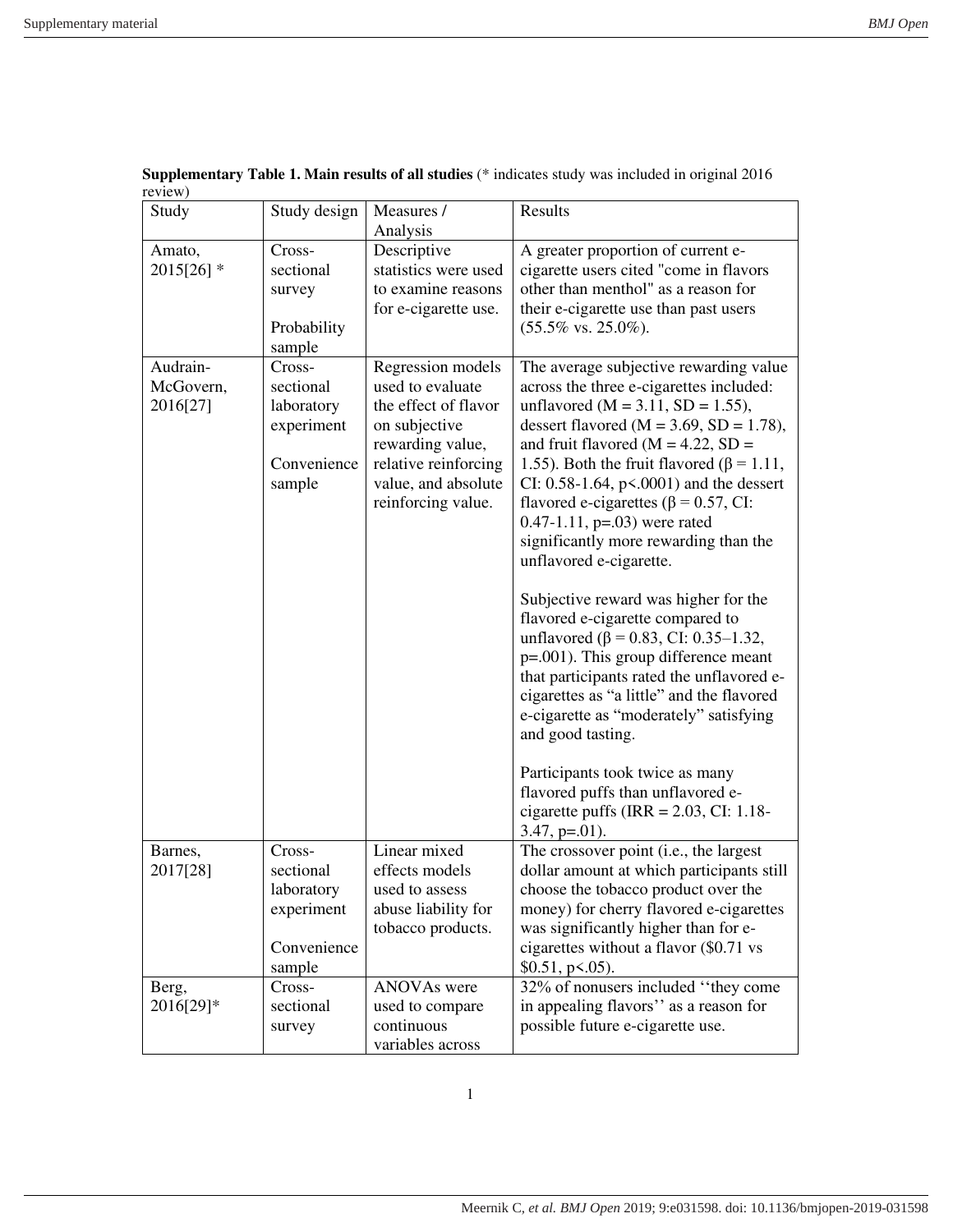|                | Convenience<br>sample                           | groups, and Chi-<br>square tests were<br>used to compare<br>categorical<br>variables.                                                  | 39% of current smokers, who were<br>non-e-cigarette users, chose "they come<br>in appealing flavors" as a reason for<br>possible e-cigarette use; this is<br>compared to <31% of nonsmokers and<br>former smokers, p<0.001.                                                                |
|----------------|-------------------------------------------------|----------------------------------------------------------------------------------------------------------------------------------------|--------------------------------------------------------------------------------------------------------------------------------------------------------------------------------------------------------------------------------------------------------------------------------------------|
|                |                                                 |                                                                                                                                        | $60.2\%$ of current e-cigarette users chose<br>"they come in appealing flavors" as a<br>reason for e-cigarette use; 59.5% of<br>those same users chose "I like<br>experimenting with various flavors" as<br>a reason for e-cigarette use.                                                  |
|                |                                                 |                                                                                                                                        | 69.7% of never cigarette smokers who<br>use e-cigarettes chose "they come in<br>appealing flavors" as a reason for e-<br>cigarette use; 61.4% of former cigarette<br>smokers who use e-cigarettes chose "I<br>like experimenting with various<br>flavors" as a reason for e-cigarette use. |
|                |                                                 |                                                                                                                                        | 20.3% of former e-cigarette users<br>reported no recent use of e-cigarettes<br>because they "don't like the flavor(s)".                                                                                                                                                                    |
| Bold, 2016[30] | Longitudinal<br>survey<br>Convenience<br>sample | Logistic regression<br>models used to<br>examine reasons<br>for trying e-<br>cigarettes at wave<br>1 as predictors of<br>continuing e- | "Good flavors" was endorsed by 41.8%<br>of students as a reason for first trying e-<br>cigarettes among ever e-cigarette users,<br>the second most highly endorsed reason<br>for trying behind curiosity (reasons not<br>exclusive).                                                       |
|                |                                                 | cigarette use at<br>wave 2; linear<br>regression models<br>used to examine<br>reasons for trying<br>e-cigarettes at                    | In univariate models, good flavors as a<br>reason for first trying e-cigarettes<br>predicted continued e-cigarette use,<br>though it was no longer significant after<br>adjusting for cigarette smoking status.                                                                            |
|                |                                                 | wave 1 as<br>predictors of e-<br>cigarette frequency<br>at wave 2 among<br>those who<br>continued e-<br>cigarette use.                 | In univariate models, good flavors a<br>reason for first trying e-cigarettes<br>predicted more frequent use, though it<br>was no longer significant after<br>adjusting for other covariates.                                                                                               |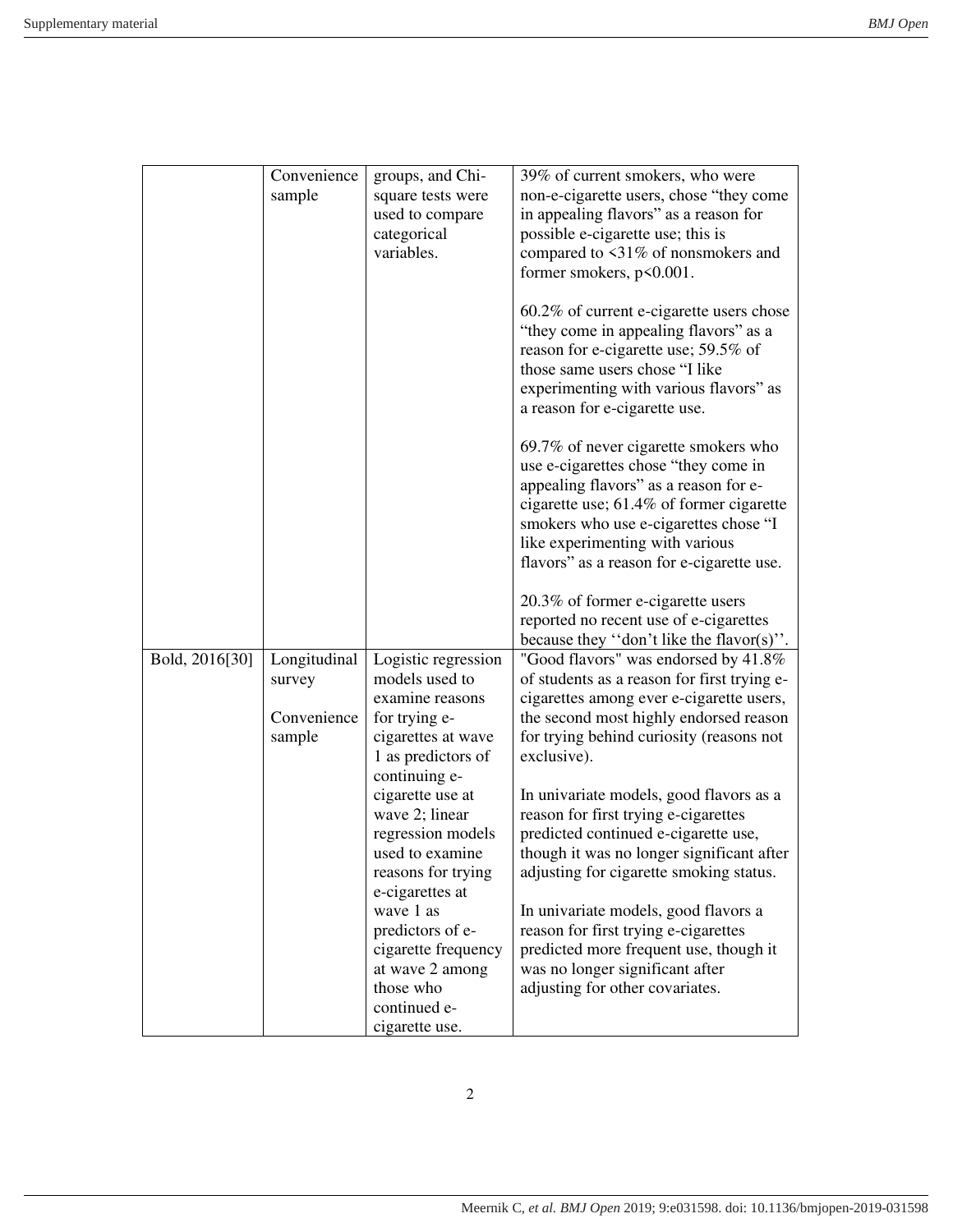| Brozek,              | Cross-      | Descriptive          | 28.3% of e-cigarette users decided to       |
|----------------------|-------------|----------------------|---------------------------------------------|
| 2017[31]             | sectional   | statistics used to   | start using e-cigarettes because of the     |
|                      | survey      | describe attitudes   | unique flavors, the fourth most cited       |
|                      |             | and motivations      | reason behind other reasons such as         |
|                      | Convenience | for e-cigarette use. | desire to quit traditional cigarettes       |
|                      | sample      |                      | (58.7%) and less harmful effect on          |
|                      |             |                      | health (43.5%).                             |
| Buckell,             | Cross-      | Exploded             | Adult smokers prefer the following e-       |
| 2018[32]             | sectional   | multinomial logit    | cigarette flavors, from most to least:      |
|                      | discrete    | models used to       | tobacco, fruit/sweet, and menthol.          |
|                      | choice      | analyze              |                                             |
|                      | experiment  | respondents'         | Adult smokers with at least one quit        |
|                      |             | preferences.         | attempt in the past year preferred all      |
|                      | Convenience |                      | flavored (including tobacco) e-             |
|                      | sample      |                      | cigarettes, relative to tobacco cigarettes. |
|                      | Cross-      | Multivariable        | Having a preference for "a combination      |
| Camenga,<br>2017[33] | sectional   | logistic regression  | of 2 or more flavors mixed together"        |
|                      |             | used to evaluate     | predicted increased likelihood of using     |
|                      | survey      | association          |                                             |
|                      |             |                      | e-cigarettes to quit smoking, relative to   |
|                      | Convenience | between using e-     | not having a preferred flavor ( $aOR =$     |
|                      | sample      | cigarettes to quit   | 1.92, 95% CI: 1.31-2.81; p=.0008).          |
|                      |             | smoking and age,     |                                             |
|                      |             | gender, race, e-     |                                             |
|                      |             | cigarette            |                                             |
|                      |             | frequency,           |                                             |
|                      |             | cigarette smoking    |                                             |
|                      |             | status, preferred e- |                                             |
|                      |             | cigarette flavor,    |                                             |
|                      |             | and risk             |                                             |
|                      |             | perceptions.         |                                             |
| Chen,                | Cross-      | Logistic regression  | Among those who used e-cigarettes,          |
| 2017[34]             | sectional   | used to estimate     | youth who used the product 3 days or        |
|                      | survey      | association          | more were more likely to be flavored e-     |
|                      |             | between cigarette    | cigarette users than those who used e-      |
|                      | Probability | susceptibility and   | cigarettes 1 or 2 days in the past 30       |
|                      | sample      | e-cigarette use      | days $(p<.05)$ .                            |
|                      |             | status,              |                                             |
|                      |             | demographic          | The unadjusted odds ratio of being          |
|                      |             | characteristics, and | susceptible to cigarette smoking was        |
|                      |             | risk factors for     | the largest for flavored e-cigarette use    |
|                      |             | cigarette smoking.   | $(OR = 6.6, CI: 3.8-9.1, p \le 0.0001),$    |
|                      |             | Multivariate         | followed by nicotine dependence and         |
|                      |             | logistic regression  | cigarette experimentation.                  |
|                      |             | used to explore      |                                             |
|                      |             | moderating           | In the adjusted regression analysis,        |
|                      |             | variables            | flavored e-cigarette users had higher       |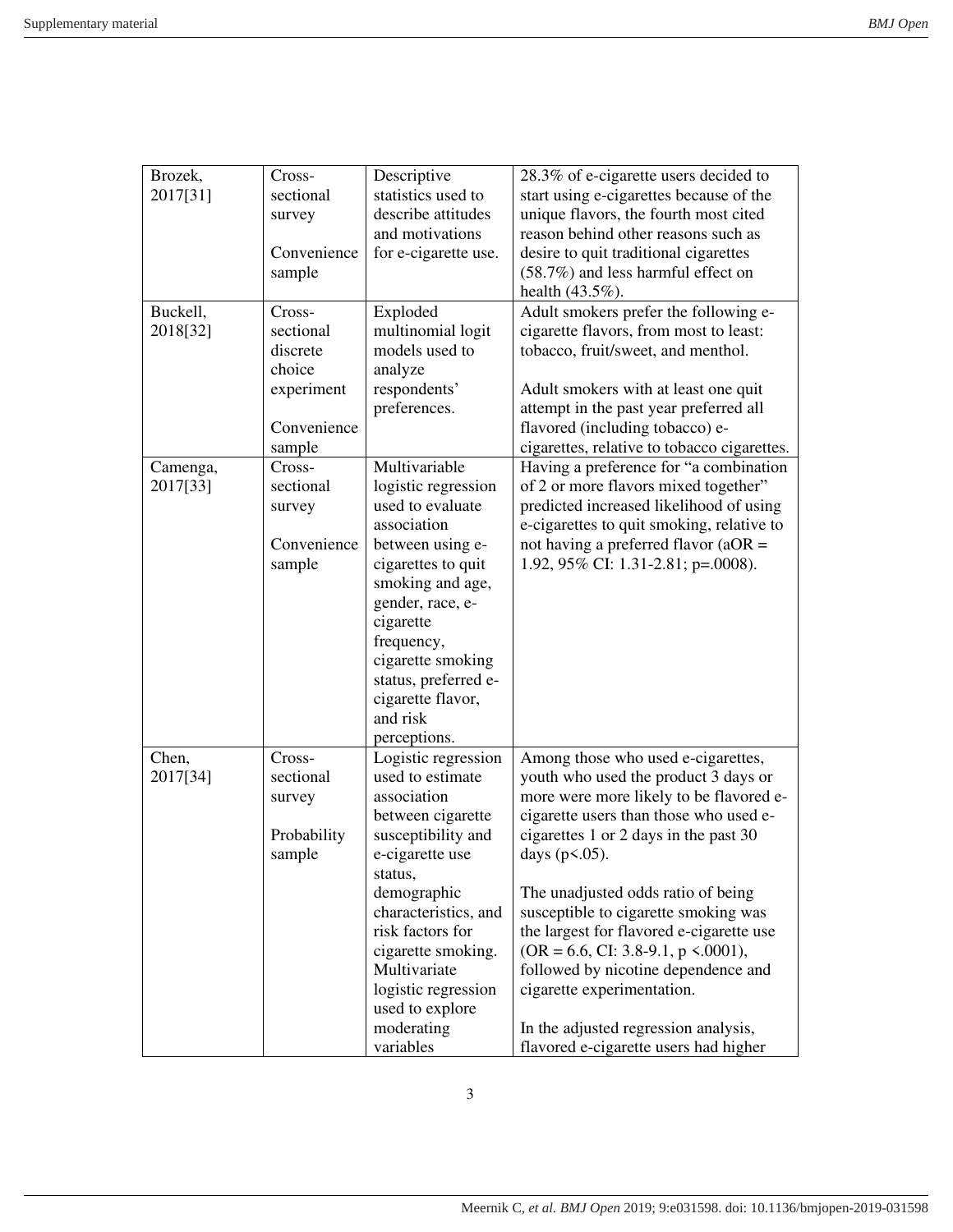|                                                 | influencing<br>direction and<br>strength of<br>association<br>between e-cigarette<br>use and smoking<br>susceptibility. | odds of being susceptible to cigarette<br>smoking than plain e-cigarette users<br>$(AOR = 1.7, CI: 1.3-2.4, p<0.001)$ and<br>non-users (AOR = 3.8, CI: 2.8-5.3,<br>p<.0001), the largest effect across all<br>demographic characteristics and<br>smoking risk factors.              |
|-------------------------------------------------|-------------------------------------------------------------------------------------------------------------------------|-------------------------------------------------------------------------------------------------------------------------------------------------------------------------------------------------------------------------------------------------------------------------------------|
|                                                 |                                                                                                                         | In stratified analyses, the association<br>between smoking susceptibility and<br>flavored e-cigarette use was<br>significantly higher for females (AOR<br>$= 6.5$ , CI: 4.2-9.9, p<.01) than males<br>$(AOR = 2.5, CI: 1.5-4.1, p<0.01).$                                           |
|                                                 |                                                                                                                         | The association between smoking<br>susceptibility and flavored e-cigarette<br>use was significantly higher for those<br>who were not receptive to tobacco<br>marketing $(AOR = 5.0, CI: 3.5-7.0,$<br>$p<.01$ ) than those who were receptive<br>$(AOR = 2.5, CI: 1.2-3.1, p<0.05).$ |
| Longitudinal<br>survey<br>Probability<br>sample | Univariate and<br>multivariate<br>regressions used to<br>examine<br>associations<br>between past-year                   | Users of one non-tobacco/menthol<br>flavor $(37.1\%)$ were more likely than<br>non-e-cigarette users $(24.7%)$ to adopt<br>smoking cessation methods $(p<.001)$ .<br>In adjusted analysis, wave 2 e-cigarette                                                                       |
|                                                 | smoking reduction<br>and cessation and<br>current e-cigarette<br>flavor use at wave<br>2.                               | users who used one $(AOR = 2.5,$<br>$p<0.001$ or multiple (AOR = 3.0,<br>p<.001) non-tobacco/menthol flavors<br>were more likely to have reduced or<br>quit smoking cigarettes in the past year<br>than non-e-cigarette users.                                                      |
|                                                 |                                                                                                                         | The third most endorsed reason for<br>using e-cigarettes among current users<br>(subsample of 844 respondents) were<br>that e-cigarettes "come in flavors I like"<br>(80.2%), behind "might be less harmful<br>to people around me than cigarettes"                                 |
|                                                 |                                                                                                                         |                                                                                                                                                                                                                                                                                     |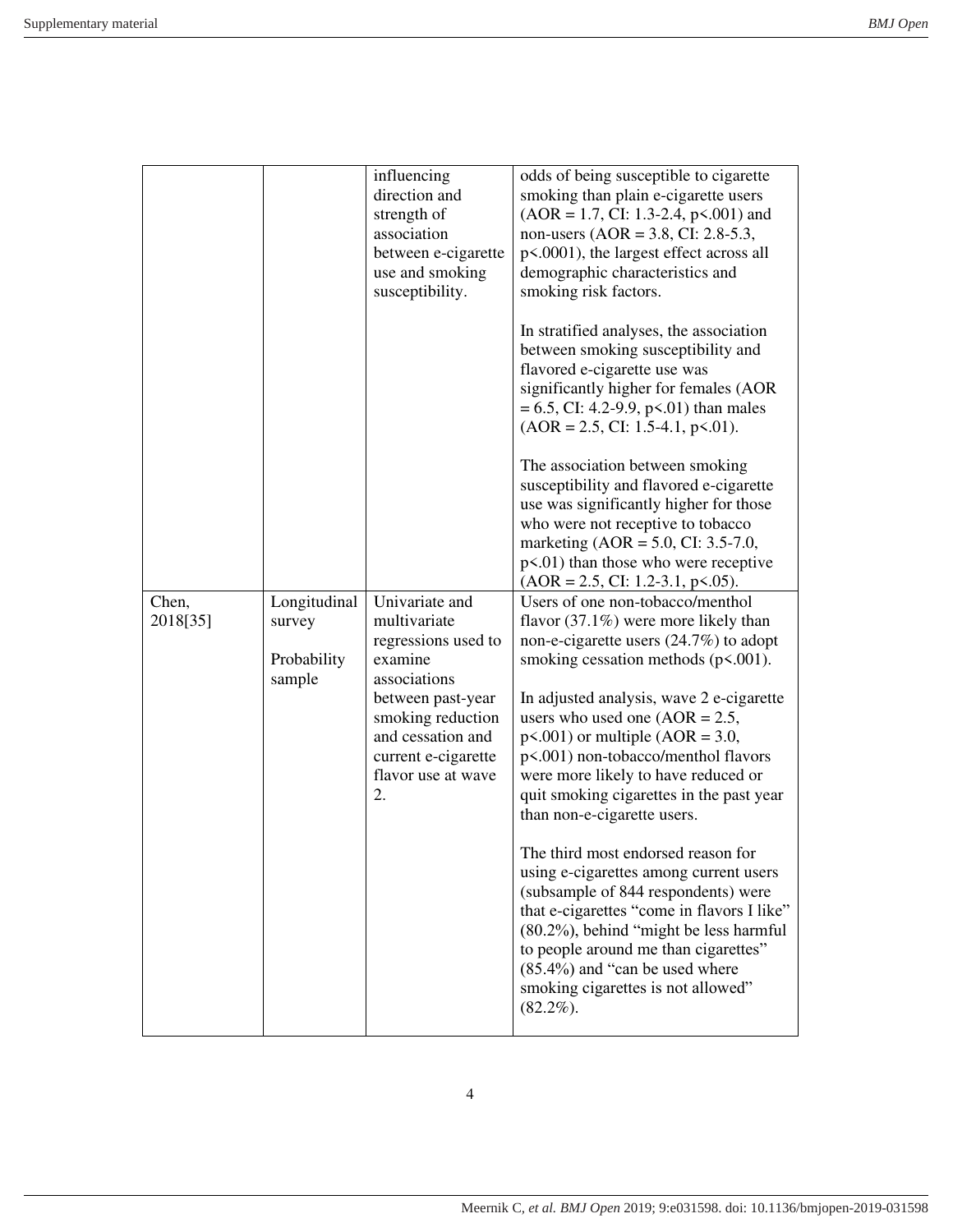|                      |                                                        |                                                                                                                                                                                       | Compared to users of tobacco/menthol<br>flavors, users of non-tobacco/menthol<br>flavors were more likely to enjoy e-<br>cigarette flavors $(p<.001)$ and to vape<br>daily $(p<.001)$ .<br>E-cigarette users who said that e-<br>cigarettes "come in flavors I like" (OR<br>$= 2.1$ , p=.007) were more than twice as<br>likely to have reduced or quit smoking<br>in the past year compared to those who<br>did not endorse e-cigarette use for this<br>reason.                                                                                                                          |
|----------------------|--------------------------------------------------------|---------------------------------------------------------------------------------------------------------------------------------------------------------------------------------------|-------------------------------------------------------------------------------------------------------------------------------------------------------------------------------------------------------------------------------------------------------------------------------------------------------------------------------------------------------------------------------------------------------------------------------------------------------------------------------------------------------------------------------------------------------------------------------------------|
| Clarke,<br>2017[25]  | Cross-<br>sectional<br>survey<br>Convenience<br>sample | Sequential<br>hierarchical<br>multiple regression<br>used to identify<br>predictors of<br>adolescents'<br>willingness to try<br>flavored and<br>tobacco-flavored e-<br>cigarettes.    | The majority of cigarette smokers<br>$(90.6\%)$ were more willing to try<br>flavored e-cigarettes than tobacco-<br>flavored products $(73.4\%)$ , with around<br>one-third (33.9%) of non-smoking<br>participants willing to try flavored e-<br>cigarettes, as opposed to tobacco-<br>flavored (12.0%).<br>The more positively adolescents<br>perceived a smoker, the more willing<br>they were to try a flavored e-cigarette<br>$(p<.05)$ , while the more negatively they<br>perceived an e-cigarette user, the less<br>willing they were to try a flavored e-<br>cigarette $(p<.05)$ . |
| Coleman,<br>2017[36] | Cross-<br>sectional<br>survey<br>Probability<br>sample | Poisson regression<br>used to examine<br>association<br>between everyday<br>versus someday e-<br>cigarette use and<br>demographic,<br>tobacco use, and<br>product<br>characteristics. | Never smokers were more likely to<br>endorse appealing flavors as a reason<br>for e-cigarette use $(75.3\%)$ compared<br>with current $(63.7\%, p<.0001)$ and<br>former $(60.1\%, p<.0001)$ smokers.<br>Daily e-cigarette users were more likely<br>to report that their first e-cigarette was<br>non-tobacco flavored (65.2%) than<br>moderate $(60.7%)$ or infrequent<br>$(54.8\%)$ e-cigarette users (p<.0001).                                                                                                                                                                        |
| Cooper,<br>2016[37]  | Cross-<br>sectional<br>survey<br>Probability<br>sample | Logistic regression<br>models used to<br>investigate<br>relationship<br>between<br>perceptions of                                                                                     | 27.0% of youth reported that flavored<br>e-cigarettes were "less harmful" than<br>non-flavored e-cigarettes.<br>Youth who currently used e-cigarettes<br>had higher odds (OR = $2.84$ , 95% CI:                                                                                                                                                                                                                                                                                                                                                                                           |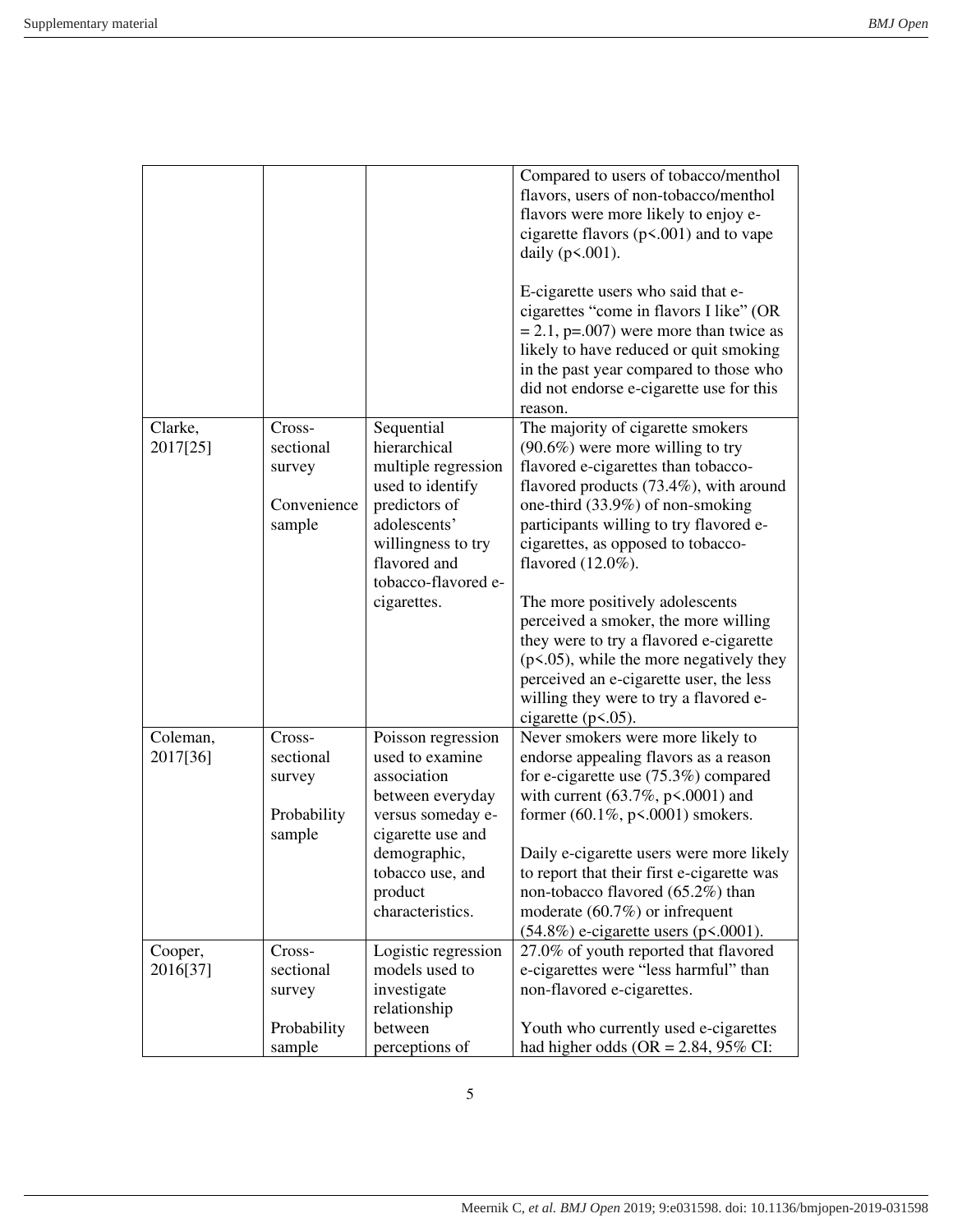|                     |                                                                                  | harm and<br>addictiveness and<br>e-cigarette use.                                                                                                                      | 1.91–4.21) of reporting flavored e-<br>cigarettes as "less harmful" than non-<br>flavored e-cigarettes compared to non-<br>current users, after adjusting for<br>covariates.<br>Youth who had ever used e-cigarettes<br>had higher odds (OR = $2.88$ , 95% CI:<br>2.42–3.42) of reporting that flavored e-<br>cigarettes were "less harmful" than<br>non-flavored products compared to<br>never users, after adjusting for                                                                                                                                                                                                                                                                                                                                                                                                                                                                                                                                                                                                                                                                                                                                                                                 |
|---------------------|----------------------------------------------------------------------------------|------------------------------------------------------------------------------------------------------------------------------------------------------------------------|------------------------------------------------------------------------------------------------------------------------------------------------------------------------------------------------------------------------------------------------------------------------------------------------------------------------------------------------------------------------------------------------------------------------------------------------------------------------------------------------------------------------------------------------------------------------------------------------------------------------------------------------------------------------------------------------------------------------------------------------------------------------------------------------------------------------------------------------------------------------------------------------------------------------------------------------------------------------------------------------------------------------------------------------------------------------------------------------------------------------------------------------------------------------------------------------------------|
| Czoli,<br>2015[38]* | Cross-<br>sectional<br>discrete<br>choice<br>experiment<br>Convenience<br>sample | Multinomial logit<br>regression was<br>used to analyze the<br>effect of attributes<br>on consumer<br>choice for each<br>outcome in a<br>discrete choice<br>experiment. | covariates.<br>Participants were significantly more<br>interested in trying e-cigarettes with<br>cherry ( $p \le 0.0001$ , $r=0.2$ ) and menthol<br>$(p=0.01, r=0.1)$ flavors.<br>Younger smokers expressed interest in<br>trying e-cigarettes with a preference for<br>products with cherry flavor $(p<.001,$<br>$r=0.2$ ) while younger nonsmokers<br>indicated interest in trying cherry<br>$(p<.0001, r=0.3)$ , menthol $(p<.0001,$<br>$r=0.2$ ) and coffee flavor ( $p<0.001$ ,<br>$r=0.2$ ); Older smokers indicated greater<br>interest in trying tobacco-flavored e-<br>cigarettes ( $p$ <0.0001, $r$ =0.6).<br>E-cigarettes with the following<br>characteristics were perceived as less<br>harmful and greater quit efficacy:<br>menthol (p<0.0001, r=0.6; p<0.0001,<br>$r=0.2$ ) and coffee flavors ( $p<0.0001$ ,<br>$r=0.3$ ; $p<0.001$ , $r=0.2$ ).<br>Younger non-smokers were more likely<br>to perceive coffee-flavored ( $p=0.02$ ,<br>$r=0.1$ ) e-cigarettes as less harmful<br>while younger smokers held these<br>beliefs about products with cherry<br>flavor ( $p=0.03$ , $r=0.1$ ); Older smokers<br>perceived products with tobacco flavor<br>$(p<0.001, r=0.2)$ as less harmful. |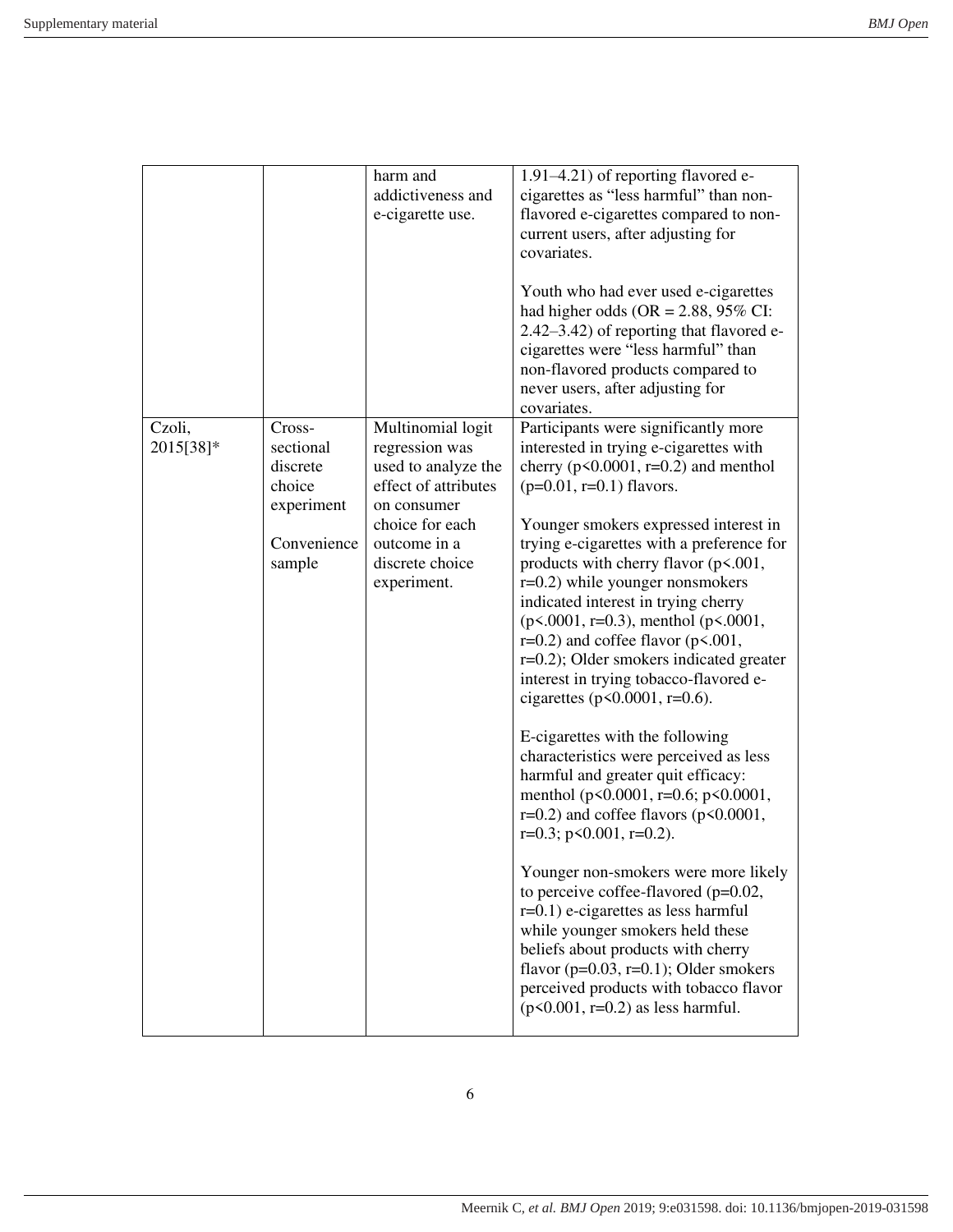| accounted for 24% of the relative<br>importance on intention to try, 36% for<br>perceptions of reduced product harm,<br>and 25% on perceptions of enhanced<br>product quit efficacy.<br>Dai, 2016[39]<br>Logistic regression<br>Among all respondents, students who<br>Cross-<br>sectional<br>reported using flavored e-cigarettes<br>model used to<br>examine<br>were least likely to perceive tobacco's<br>survey<br>associations<br>danger compared with those who<br>between flavored<br>reported not using e-cigarettes (74.8%<br>Probability<br>e-cigarette use and<br>vs 91.3%; aOR = 0.5; p < 0.001) or with<br>sample<br>tobacco use and<br>those who reported using non-flavored<br>perception of<br>e-cigarettes $(74.8\% \text{ vs } 77.1\%).$<br>tobacco's danger.<br>Among never smokers, the use of<br>flavored e-cigarettes was associated<br>with a higher prevalence of intention to<br>initiate cigarette use compared with<br>those who had not used e-cigarettes in<br>the past 30 days $(58.3\% \text{ vs } 20.1\%; aOR)$<br>$= 5.7$ ; p<.0001) or with those who had<br>used non-flavored e-cigarettes (58.3%<br>vs 47.4%; $aOR = 1.7$ ; $p=.02$ ).<br>Among current smokers, students who<br>reported using flavored e-cigarettes<br>were less likely to quit tobacco use<br>compared with those who reported not<br>using e-cigarettes $(24.1\% \text{ vs } 32.7\%);$<br>$aOR = 0.6$ ; p=.006) or with those who<br>had used non-flavored cigarettes<br>$(24.1\% \text{ vs } 33.5\%).$<br>Elkalmi,<br>Cross-<br>Descriptive<br>66.7% of respondents who had tried e-<br>2016[40]<br>sectional<br>statistics used to<br>cigarettes in the past reported that<br>variety of flavors contribute to better<br>report frequencies.<br>survey<br>enjoyment of e-cigarettes compared to<br>Convenience<br>traditional cigarettes.<br>sample<br>Open-ended<br>The most frequently cited positive<br>Etter,<br>Cross-<br>2010[41]*<br>sectional<br>questions about the<br>feature of e-cigarettes was that<br>most positive and<br>respondents liked the taste and variety<br>survey<br>negative points<br>of flavors (18% of total open-ended<br>Convenience<br>about e-cigarettes<br>comments). |  |                                      |
|-------------------------------------------------------------------------------------------------------------------------------------------------------------------------------------------------------------------------------------------------------------------------------------------------------------------------------------------------------------------------------------------------------------------------------------------------------------------------------------------------------------------------------------------------------------------------------------------------------------------------------------------------------------------------------------------------------------------------------------------------------------------------------------------------------------------------------------------------------------------------------------------------------------------------------------------------------------------------------------------------------------------------------------------------------------------------------------------------------------------------------------------------------------------------------------------------------------------------------------------------------------------------------------------------------------------------------------------------------------------------------------------------------------------------------------------------------------------------------------------------------------------------------------------------------------------------------------------------------------------------------------------------------------------------------------------------------------------------------------------------------------------------------------------------------------------------------------------------------------------------------------------------------------------------------------------------------------------------------------------------------------------------------------------------------------------------------------------------------------------------------------------------------------------------------------------------------------------|--|--------------------------------------|
|                                                                                                                                                                                                                                                                                                                                                                                                                                                                                                                                                                                                                                                                                                                                                                                                                                                                                                                                                                                                                                                                                                                                                                                                                                                                                                                                                                                                                                                                                                                                                                                                                                                                                                                                                                                                                                                                                                                                                                                                                                                                                                                                                                                                                   |  | Compared to other attributes, flavor |
|                                                                                                                                                                                                                                                                                                                                                                                                                                                                                                                                                                                                                                                                                                                                                                                                                                                                                                                                                                                                                                                                                                                                                                                                                                                                                                                                                                                                                                                                                                                                                                                                                                                                                                                                                                                                                                                                                                                                                                                                                                                                                                                                                                                                                   |  |                                      |
|                                                                                                                                                                                                                                                                                                                                                                                                                                                                                                                                                                                                                                                                                                                                                                                                                                                                                                                                                                                                                                                                                                                                                                                                                                                                                                                                                                                                                                                                                                                                                                                                                                                                                                                                                                                                                                                                                                                                                                                                                                                                                                                                                                                                                   |  |                                      |
|                                                                                                                                                                                                                                                                                                                                                                                                                                                                                                                                                                                                                                                                                                                                                                                                                                                                                                                                                                                                                                                                                                                                                                                                                                                                                                                                                                                                                                                                                                                                                                                                                                                                                                                                                                                                                                                                                                                                                                                                                                                                                                                                                                                                                   |  |                                      |
|                                                                                                                                                                                                                                                                                                                                                                                                                                                                                                                                                                                                                                                                                                                                                                                                                                                                                                                                                                                                                                                                                                                                                                                                                                                                                                                                                                                                                                                                                                                                                                                                                                                                                                                                                                                                                                                                                                                                                                                                                                                                                                                                                                                                                   |  |                                      |
|                                                                                                                                                                                                                                                                                                                                                                                                                                                                                                                                                                                                                                                                                                                                                                                                                                                                                                                                                                                                                                                                                                                                                                                                                                                                                                                                                                                                                                                                                                                                                                                                                                                                                                                                                                                                                                                                                                                                                                                                                                                                                                                                                                                                                   |  |                                      |
|                                                                                                                                                                                                                                                                                                                                                                                                                                                                                                                                                                                                                                                                                                                                                                                                                                                                                                                                                                                                                                                                                                                                                                                                                                                                                                                                                                                                                                                                                                                                                                                                                                                                                                                                                                                                                                                                                                                                                                                                                                                                                                                                                                                                                   |  |                                      |
|                                                                                                                                                                                                                                                                                                                                                                                                                                                                                                                                                                                                                                                                                                                                                                                                                                                                                                                                                                                                                                                                                                                                                                                                                                                                                                                                                                                                                                                                                                                                                                                                                                                                                                                                                                                                                                                                                                                                                                                                                                                                                                                                                                                                                   |  |                                      |
|                                                                                                                                                                                                                                                                                                                                                                                                                                                                                                                                                                                                                                                                                                                                                                                                                                                                                                                                                                                                                                                                                                                                                                                                                                                                                                                                                                                                                                                                                                                                                                                                                                                                                                                                                                                                                                                                                                                                                                                                                                                                                                                                                                                                                   |  |                                      |
|                                                                                                                                                                                                                                                                                                                                                                                                                                                                                                                                                                                                                                                                                                                                                                                                                                                                                                                                                                                                                                                                                                                                                                                                                                                                                                                                                                                                                                                                                                                                                                                                                                                                                                                                                                                                                                                                                                                                                                                                                                                                                                                                                                                                                   |  |                                      |
|                                                                                                                                                                                                                                                                                                                                                                                                                                                                                                                                                                                                                                                                                                                                                                                                                                                                                                                                                                                                                                                                                                                                                                                                                                                                                                                                                                                                                                                                                                                                                                                                                                                                                                                                                                                                                                                                                                                                                                                                                                                                                                                                                                                                                   |  |                                      |
|                                                                                                                                                                                                                                                                                                                                                                                                                                                                                                                                                                                                                                                                                                                                                                                                                                                                                                                                                                                                                                                                                                                                                                                                                                                                                                                                                                                                                                                                                                                                                                                                                                                                                                                                                                                                                                                                                                                                                                                                                                                                                                                                                                                                                   |  |                                      |
|                                                                                                                                                                                                                                                                                                                                                                                                                                                                                                                                                                                                                                                                                                                                                                                                                                                                                                                                                                                                                                                                                                                                                                                                                                                                                                                                                                                                                                                                                                                                                                                                                                                                                                                                                                                                                                                                                                                                                                                                                                                                                                                                                                                                                   |  |                                      |
|                                                                                                                                                                                                                                                                                                                                                                                                                                                                                                                                                                                                                                                                                                                                                                                                                                                                                                                                                                                                                                                                                                                                                                                                                                                                                                                                                                                                                                                                                                                                                                                                                                                                                                                                                                                                                                                                                                                                                                                                                                                                                                                                                                                                                   |  |                                      |
|                                                                                                                                                                                                                                                                                                                                                                                                                                                                                                                                                                                                                                                                                                                                                                                                                                                                                                                                                                                                                                                                                                                                                                                                                                                                                                                                                                                                                                                                                                                                                                                                                                                                                                                                                                                                                                                                                                                                                                                                                                                                                                                                                                                                                   |  |                                      |
|                                                                                                                                                                                                                                                                                                                                                                                                                                                                                                                                                                                                                                                                                                                                                                                                                                                                                                                                                                                                                                                                                                                                                                                                                                                                                                                                                                                                                                                                                                                                                                                                                                                                                                                                                                                                                                                                                                                                                                                                                                                                                                                                                                                                                   |  |                                      |
|                                                                                                                                                                                                                                                                                                                                                                                                                                                                                                                                                                                                                                                                                                                                                                                                                                                                                                                                                                                                                                                                                                                                                                                                                                                                                                                                                                                                                                                                                                                                                                                                                                                                                                                                                                                                                                                                                                                                                                                                                                                                                                                                                                                                                   |  |                                      |
|                                                                                                                                                                                                                                                                                                                                                                                                                                                                                                                                                                                                                                                                                                                                                                                                                                                                                                                                                                                                                                                                                                                                                                                                                                                                                                                                                                                                                                                                                                                                                                                                                                                                                                                                                                                                                                                                                                                                                                                                                                                                                                                                                                                                                   |  |                                      |
|                                                                                                                                                                                                                                                                                                                                                                                                                                                                                                                                                                                                                                                                                                                                                                                                                                                                                                                                                                                                                                                                                                                                                                                                                                                                                                                                                                                                                                                                                                                                                                                                                                                                                                                                                                                                                                                                                                                                                                                                                                                                                                                                                                                                                   |  |                                      |
|                                                                                                                                                                                                                                                                                                                                                                                                                                                                                                                                                                                                                                                                                                                                                                                                                                                                                                                                                                                                                                                                                                                                                                                                                                                                                                                                                                                                                                                                                                                                                                                                                                                                                                                                                                                                                                                                                                                                                                                                                                                                                                                                                                                                                   |  |                                      |
|                                                                                                                                                                                                                                                                                                                                                                                                                                                                                                                                                                                                                                                                                                                                                                                                                                                                                                                                                                                                                                                                                                                                                                                                                                                                                                                                                                                                                                                                                                                                                                                                                                                                                                                                                                                                                                                                                                                                                                                                                                                                                                                                                                                                                   |  |                                      |
|                                                                                                                                                                                                                                                                                                                                                                                                                                                                                                                                                                                                                                                                                                                                                                                                                                                                                                                                                                                                                                                                                                                                                                                                                                                                                                                                                                                                                                                                                                                                                                                                                                                                                                                                                                                                                                                                                                                                                                                                                                                                                                                                                                                                                   |  |                                      |
|                                                                                                                                                                                                                                                                                                                                                                                                                                                                                                                                                                                                                                                                                                                                                                                                                                                                                                                                                                                                                                                                                                                                                                                                                                                                                                                                                                                                                                                                                                                                                                                                                                                                                                                                                                                                                                                                                                                                                                                                                                                                                                                                                                                                                   |  |                                      |
|                                                                                                                                                                                                                                                                                                                                                                                                                                                                                                                                                                                                                                                                                                                                                                                                                                                                                                                                                                                                                                                                                                                                                                                                                                                                                                                                                                                                                                                                                                                                                                                                                                                                                                                                                                                                                                                                                                                                                                                                                                                                                                                                                                                                                   |  |                                      |
|                                                                                                                                                                                                                                                                                                                                                                                                                                                                                                                                                                                                                                                                                                                                                                                                                                                                                                                                                                                                                                                                                                                                                                                                                                                                                                                                                                                                                                                                                                                                                                                                                                                                                                                                                                                                                                                                                                                                                                                                                                                                                                                                                                                                                   |  |                                      |
|                                                                                                                                                                                                                                                                                                                                                                                                                                                                                                                                                                                                                                                                                                                                                                                                                                                                                                                                                                                                                                                                                                                                                                                                                                                                                                                                                                                                                                                                                                                                                                                                                                                                                                                                                                                                                                                                                                                                                                                                                                                                                                                                                                                                                   |  |                                      |
|                                                                                                                                                                                                                                                                                                                                                                                                                                                                                                                                                                                                                                                                                                                                                                                                                                                                                                                                                                                                                                                                                                                                                                                                                                                                                                                                                                                                                                                                                                                                                                                                                                                                                                                                                                                                                                                                                                                                                                                                                                                                                                                                                                                                                   |  |                                      |
|                                                                                                                                                                                                                                                                                                                                                                                                                                                                                                                                                                                                                                                                                                                                                                                                                                                                                                                                                                                                                                                                                                                                                                                                                                                                                                                                                                                                                                                                                                                                                                                                                                                                                                                                                                                                                                                                                                                                                                                                                                                                                                                                                                                                                   |  |                                      |
|                                                                                                                                                                                                                                                                                                                                                                                                                                                                                                                                                                                                                                                                                                                                                                                                                                                                                                                                                                                                                                                                                                                                                                                                                                                                                                                                                                                                                                                                                                                                                                                                                                                                                                                                                                                                                                                                                                                                                                                                                                                                                                                                                                                                                   |  |                                      |
|                                                                                                                                                                                                                                                                                                                                                                                                                                                                                                                                                                                                                                                                                                                                                                                                                                                                                                                                                                                                                                                                                                                                                                                                                                                                                                                                                                                                                                                                                                                                                                                                                                                                                                                                                                                                                                                                                                                                                                                                                                                                                                                                                                                                                   |  |                                      |
|                                                                                                                                                                                                                                                                                                                                                                                                                                                                                                                                                                                                                                                                                                                                                                                                                                                                                                                                                                                                                                                                                                                                                                                                                                                                                                                                                                                                                                                                                                                                                                                                                                                                                                                                                                                                                                                                                                                                                                                                                                                                                                                                                                                                                   |  |                                      |
|                                                                                                                                                                                                                                                                                                                                                                                                                                                                                                                                                                                                                                                                                                                                                                                                                                                                                                                                                                                                                                                                                                                                                                                                                                                                                                                                                                                                                                                                                                                                                                                                                                                                                                                                                                                                                                                                                                                                                                                                                                                                                                                                                                                                                   |  |                                      |
|                                                                                                                                                                                                                                                                                                                                                                                                                                                                                                                                                                                                                                                                                                                                                                                                                                                                                                                                                                                                                                                                                                                                                                                                                                                                                                                                                                                                                                                                                                                                                                                                                                                                                                                                                                                                                                                                                                                                                                                                                                                                                                                                                                                                                   |  |                                      |
|                                                                                                                                                                                                                                                                                                                                                                                                                                                                                                                                                                                                                                                                                                                                                                                                                                                                                                                                                                                                                                                                                                                                                                                                                                                                                                                                                                                                                                                                                                                                                                                                                                                                                                                                                                                                                                                                                                                                                                                                                                                                                                                                                                                                                   |  |                                      |
|                                                                                                                                                                                                                                                                                                                                                                                                                                                                                                                                                                                                                                                                                                                                                                                                                                                                                                                                                                                                                                                                                                                                                                                                                                                                                                                                                                                                                                                                                                                                                                                                                                                                                                                                                                                                                                                                                                                                                                                                                                                                                                                                                                                                                   |  |                                      |
|                                                                                                                                                                                                                                                                                                                                                                                                                                                                                                                                                                                                                                                                                                                                                                                                                                                                                                                                                                                                                                                                                                                                                                                                                                                                                                                                                                                                                                                                                                                                                                                                                                                                                                                                                                                                                                                                                                                                                                                                                                                                                                                                                                                                                   |  |                                      |
|                                                                                                                                                                                                                                                                                                                                                                                                                                                                                                                                                                                                                                                                                                                                                                                                                                                                                                                                                                                                                                                                                                                                                                                                                                                                                                                                                                                                                                                                                                                                                                                                                                                                                                                                                                                                                                                                                                                                                                                                                                                                                                                                                                                                                   |  |                                      |
|                                                                                                                                                                                                                                                                                                                                                                                                                                                                                                                                                                                                                                                                                                                                                                                                                                                                                                                                                                                                                                                                                                                                                                                                                                                                                                                                                                                                                                                                                                                                                                                                                                                                                                                                                                                                                                                                                                                                                                                                                                                                                                                                                                                                                   |  |                                      |
|                                                                                                                                                                                                                                                                                                                                                                                                                                                                                                                                                                                                                                                                                                                                                                                                                                                                                                                                                                                                                                                                                                                                                                                                                                                                                                                                                                                                                                                                                                                                                                                                                                                                                                                                                                                                                                                                                                                                                                                                                                                                                                                                                                                                                   |  |                                      |
|                                                                                                                                                                                                                                                                                                                                                                                                                                                                                                                                                                                                                                                                                                                                                                                                                                                                                                                                                                                                                                                                                                                                                                                                                                                                                                                                                                                                                                                                                                                                                                                                                                                                                                                                                                                                                                                                                                                                                                                                                                                                                                                                                                                                                   |  |                                      |
|                                                                                                                                                                                                                                                                                                                                                                                                                                                                                                                                                                                                                                                                                                                                                                                                                                                                                                                                                                                                                                                                                                                                                                                                                                                                                                                                                                                                                                                                                                                                                                                                                                                                                                                                                                                                                                                                                                                                                                                                                                                                                                                                                                                                                   |  |                                      |
|                                                                                                                                                                                                                                                                                                                                                                                                                                                                                                                                                                                                                                                                                                                                                                                                                                                                                                                                                                                                                                                                                                                                                                                                                                                                                                                                                                                                                                                                                                                                                                                                                                                                                                                                                                                                                                                                                                                                                                                                                                                                                                                                                                                                                   |  |                                      |
|                                                                                                                                                                                                                                                                                                                                                                                                                                                                                                                                                                                                                                                                                                                                                                                                                                                                                                                                                                                                                                                                                                                                                                                                                                                                                                                                                                                                                                                                                                                                                                                                                                                                                                                                                                                                                                                                                                                                                                                                                                                                                                                                                                                                                   |  |                                      |
|                                                                                                                                                                                                                                                                                                                                                                                                                                                                                                                                                                                                                                                                                                                                                                                                                                                                                                                                                                                                                                                                                                                                                                                                                                                                                                                                                                                                                                                                                                                                                                                                                                                                                                                                                                                                                                                                                                                                                                                                                                                                                                                                                                                                                   |  |                                      |
|                                                                                                                                                                                                                                                                                                                                                                                                                                                                                                                                                                                                                                                                                                                                                                                                                                                                                                                                                                                                                                                                                                                                                                                                                                                                                                                                                                                                                                                                                                                                                                                                                                                                                                                                                                                                                                                                                                                                                                                                                                                                                                                                                                                                                   |  |                                      |
|                                                                                                                                                                                                                                                                                                                                                                                                                                                                                                                                                                                                                                                                                                                                                                                                                                                                                                                                                                                                                                                                                                                                                                                                                                                                                                                                                                                                                                                                                                                                                                                                                                                                                                                                                                                                                                                                                                                                                                                                                                                                                                                                                                                                                   |  |                                      |
|                                                                                                                                                                                                                                                                                                                                                                                                                                                                                                                                                                                                                                                                                                                                                                                                                                                                                                                                                                                                                                                                                                                                                                                                                                                                                                                                                                                                                                                                                                                                                                                                                                                                                                                                                                                                                                                                                                                                                                                                                                                                                                                                                                                                                   |  |                                      |
| were analyzed.<br>sample                                                                                                                                                                                                                                                                                                                                                                                                                                                                                                                                                                                                                                                                                                                                                                                                                                                                                                                                                                                                                                                                                                                                                                                                                                                                                                                                                                                                                                                                                                                                                                                                                                                                                                                                                                                                                                                                                                                                                                                                                                                                                                                                                                                          |  |                                      |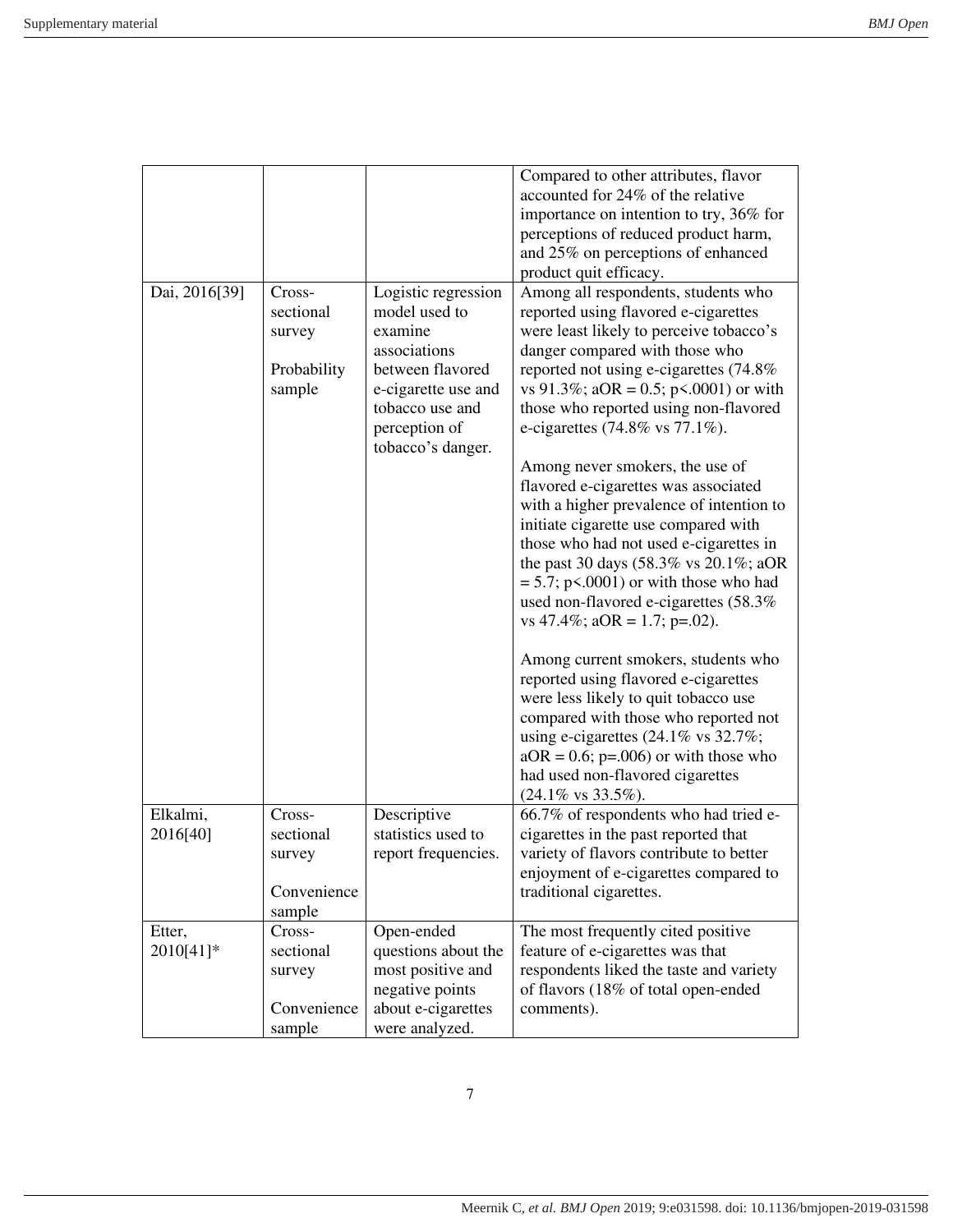| Etter, 2016[42]          | Cross-<br>sectional<br>survey<br>Convenience<br>sample | T-tests used to<br>compare means,<br>Mann-Whitney U-<br>tests and<br>Wilcoxon's<br>signed-ranks test to<br>compare medians<br>between or within<br>groups, and chi-<br>square tests to<br>compare<br>proportions.                                                                                                                                                                                                                                                              | Tobacco flavor e-cigarettes were used<br>by 44% of users who had recently<br>started vaping (i.e. those who had used<br>e-cigarettes for 0–3 months) versus<br>25% of long-term users (who had used<br>e-cigarettes for $\geq$ 4 months, $\chi$ 2 = 79.0,<br>$p<.001$ ).<br>Most participants $(80\%)$ said that the e-<br>cigarette flavors helped them either to<br>quit smoking or reduce their cigarette<br>consumption, while 18% said that the<br>flavors had no impact on their smoking<br>and 2% said that the flavors made them                                                                                                                                                                                                                                    |
|--------------------------|--------------------------------------------------------|--------------------------------------------------------------------------------------------------------------------------------------------------------------------------------------------------------------------------------------------------------------------------------------------------------------------------------------------------------------------------------------------------------------------------------------------------------------------------------|-----------------------------------------------------------------------------------------------------------------------------------------------------------------------------------------------------------------------------------------------------------------------------------------------------------------------------------------------------------------------------------------------------------------------------------------------------------------------------------------------------------------------------------------------------------------------------------------------------------------------------------------------------------------------------------------------------------------------------------------------------------------------------|
| Farsalinos,<br>2013[43]* | Cross-<br>sectional<br>survey<br>Convenience<br>sample | $X^2$ tests compared<br>categorical<br>variables (e.g.,<br>type of e-cigarette<br>flavors regularly<br>used) between<br>current and former<br>smokers.<br>A stepwise binary<br>logistic regression<br>analysis was used<br>with smoking<br>status (former vs<br>current smoker) as<br>the independent<br>variable and age,<br>gender, education<br>level, smoking<br>duration, number<br>of flavorings used<br>regularly, and e-<br>cigarette<br>consumption as<br>covariates. | want to smoke.<br>More current smokers were using<br>tobacco flavors compared to former<br>smokers ( $X^2$ =14.6, p<.001), while more<br>former smokers were using fruit<br>$(X^2=14.0, p\le 0.001)$ and sweet flavors<br>$(X^2=21.8, p\le 0.001)$ .<br>The average score for importance of<br>flavors variability in reducing or<br>quitting smoking was 4 ("very<br>important") on a 5-point scale.<br>39.7% of participants reported that<br>restricting variability of flavors would<br>make reducing or completely<br>substituting smoking less likely.<br>Binary logistic regression analysis<br>showed that number of flavors<br>regularly used ( $\beta$ =0.089, p=0.038) was<br>associated with complete smoking<br>abstinence among dedicated long-term<br>users. |
| Farsalinos,<br>2014[44]* | Cross-<br>sectional<br>survey<br>Convenience<br>sample | Descriptive<br>statistics examined<br>reasons for<br>initiating e-<br>cigarette use.                                                                                                                                                                                                                                                                                                                                                                                           | Initiating e-cigarette use to enjoy the<br>variability of flavors in e-cigarettes was<br>ranked as 3 on a 5-point scale from 1<br>(not important) to 5 (most important).                                                                                                                                                                                                                                                                                                                                                                                                                                                                                                                                                                                                    |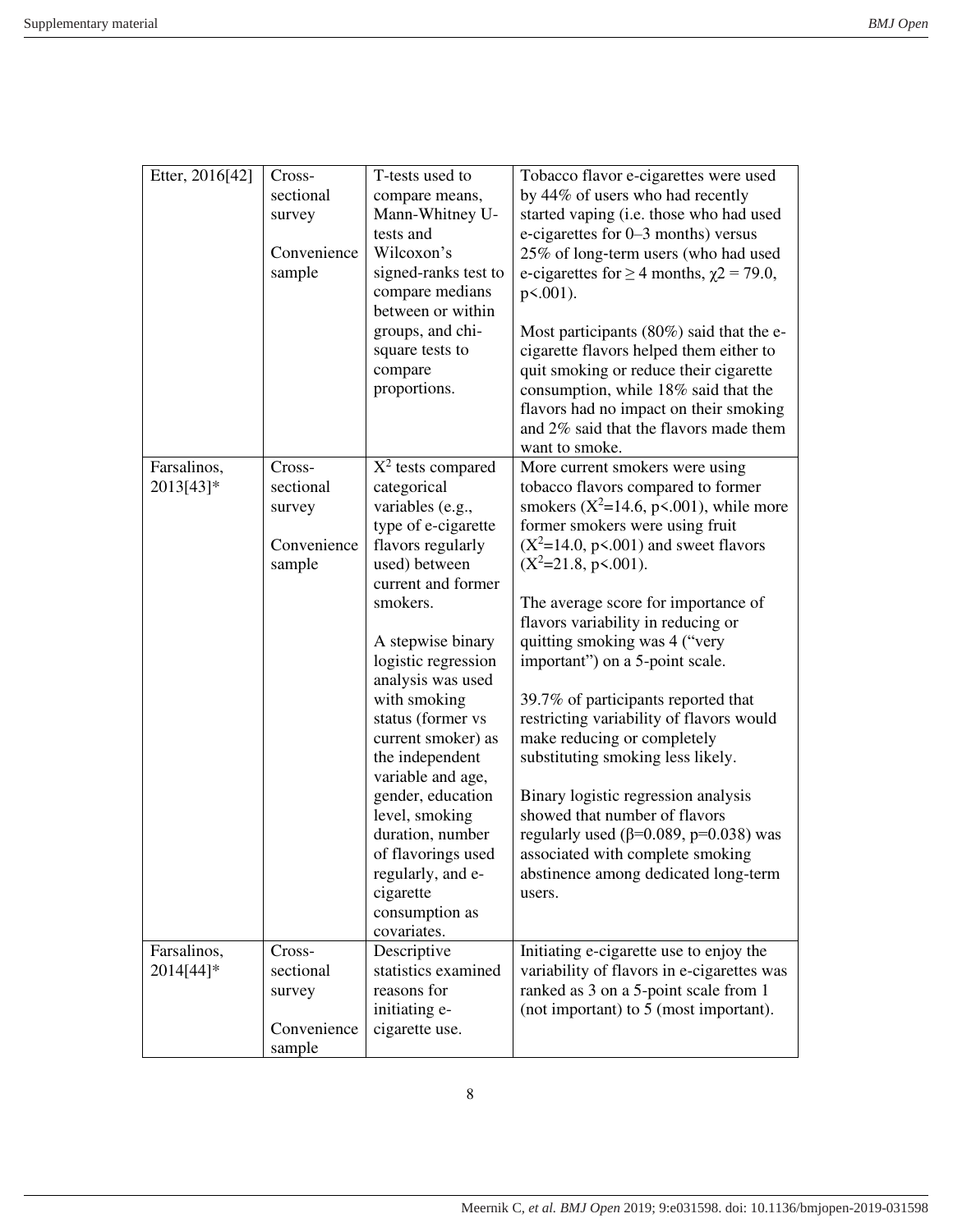| Ford,     | Cross-      | Paired t-tests were           | Perceptions of harm from the different                                          |
|-----------|-------------|-------------------------------|---------------------------------------------------------------------------------|
| 2016[45]* | sectional   | run on weighted               | flavors ranged from a mean of 3.00 (SD                                          |
|           | survey      | data to produce               | $= 1.35$ ) for candy floss flavor to 3.06                                       |
|           |             | mean scores; the              | $(SD = 1.29)$ for cherry, 3.47 $(SD =$                                          |
|           | Probability | Friedman test was             | 1.22) for coffee and $3.99$ (SD = 1.14)                                         |
|           | sample      | used on ordinal               | for tobacco flavor.                                                             |
|           |             | data, then post hoc           |                                                                                 |
|           |             | tests were<br>conducted using | Perceptions of harm differed depending<br>on the flavor, $\chi^2$ (4) = 851.59, |
|           |             | the Wilcoxon                  | p<0.001. Post hoc analysis showed that,                                         |
|           |             | signed rank test              | when compared against perceptions of                                            |
|           |             |                               | harm of e-cigarettes in general, tobacco                                        |
|           |             |                               | flavor e-cigarettes were perceived as                                           |
|           |             |                               | being more harmful $(p<0.001)$ while                                            |
|           |             |                               | cherry and candy floss flavors were                                             |
|           |             |                               | each perceived as less harmful                                                  |
|           |             |                               | (p<0.001). Coffee flavor e-cigarettes                                           |
|           |             |                               | were perceived as having the same                                               |
|           |             |                               | level of harm as e-cigarettes in general.                                       |
|           |             |                               | Perceptions of likelihood of an adult                                           |
|           |             |                               | smoker using each differed depending                                            |
|           |             |                               | on the flavor, $\chi^2$ (3) = 153.9, p <0.001                                   |
|           |             |                               | as did perceptions of likelihood of a                                           |
|           |             |                               | never smoker of their age, $\chi^2$ (3) =                                       |
|           |             |                               | 879.01, p<0.001. Post hoc analysis                                              |
|           |             |                               | showed that,                                                                    |
|           |             |                               | when compared with tobacco flavor e-                                            |
|           |             |                               | cigarettes, adult smokers who were                                              |
|           |             |                               |                                                                                 |
|           |             |                               | trying to give up smoking were                                                  |
|           |             |                               | perceived by youth to be less likely to                                         |
|           |             |                               | use cherry, candy floss or coffee flavors                                       |
|           |             |                               | $(p<0.001)$ . Conversely, a never smoker                                        |
|           |             |                               | of their age was perceived to be more                                           |
|           |             |                               | likely to try cherry (p<0.001), candy                                           |
|           |             |                               | floss ( $p$ <0.001) or coffee flavor                                            |
|           |             |                               | $(p<0.01)$ than a tobacco flavor e-                                             |
|           |             |                               | cigarette.                                                                      |
|           |             |                               | An adult smoker was perceived by                                                |
|           |             |                               | youth to be more likely than a never                                            |
|           |             |                               | smoker of their age to use tobacco                                              |
|           |             |                               | $(p<0.001)$ and coffee $(p<0.001)$ flavors                                      |
|           |             |                               | whereas a never smoker of their age                                             |
|           |             |                               | was perceived to be more likely than an                                         |
|           |             |                               |                                                                                 |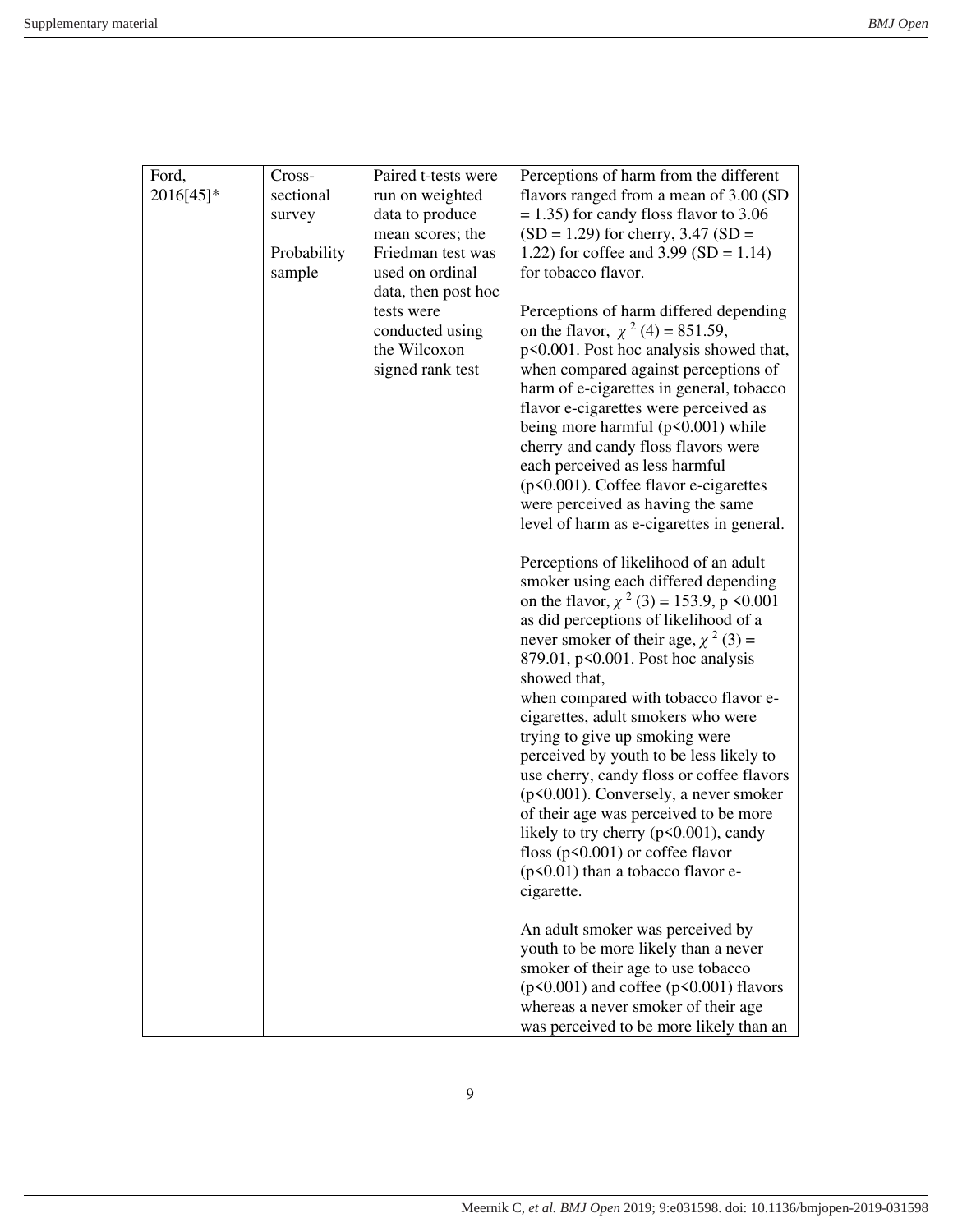|            |             |                      | adult smoker to try candy floss               |
|------------|-------------|----------------------|-----------------------------------------------|
|            |             |                      | $(p<0.001)$ and cherry $(p<0.01)$ flavors.    |
| Goldenson, | Cross-      | Multilevel linear    | A significant main effect of e-liquid         |
| 2016[46]   | sectional   | models used to       | flavor was found for each appeal              |
|            |             |                      |                                               |
|            | laboratory  | examine              | outcome (i.e., liking, willingness to use     |
|            | experiment  | associations         | again, and amount willing to pay) and         |
|            |             | between each         | sweetness (ps<.0001).                         |
|            | Convenience | sensory rating       |                                               |
|            | sample      | (sweetness or        | Sweet-flavored e-liquids resulted in          |
|            |             | throat hit) and      | higher appeal ratings than non-sweet          |
|            |             | appeal outcomes.     | and flavorless solutions (ps<.0001).          |
|            |             |                      | Ratings of sweetness were positively          |
|            |             |                      | associated with each appeal outcome           |
|            |             |                      | (ps<.0001). For instance, each one-           |
|            |             |                      | point increase in sweetness rating (0-        |
|            |             |                      | 100) was associated with a 0.51               |
|            |             |                      | increase in liking, a 0.51 increase in        |
|            |             |                      | willingness to use again, and a \$0.04        |
|            |             |                      | increase in amount willing to pay for a       |
|            |             |                      | day's worth of the solution.                  |
| Gubner,    | Cross-      | Bivariate analyses   | Daily and weekly e-cigarette users both       |
| 2017[47]   | sectional   | and logistic         | reported similar reasons for use of e-        |
|            | survey      | regression used to   | cigarettes, including because they have       |
|            |             | examine factors      | good flavors (41.1% overall).                 |
|            | Convenience | associated with      |                                               |
|            | sample      | daily vs. weekly e-  | Daily e-cigarette users reported using        |
|            |             | cigarette use.       | more types of e-juice flavors $(2.2 \pm 1.3)$ |
|            |             |                      | vs. $1.8 \pm 1.4$ , $t(168) = 2.15$ , p=.03), |
|            |             |                      | and were more likely to have used             |
|            |             |                      | tobacco flavor, fruit/berry flavor, or        |
|            |             |                      | select "other" flavor compared to             |
|            |             |                      | weekly users.                                 |
| Harrell,   | Cross-      | Proportions and      | The proportion of current e-cigarette         |
| 2017a[48]  | sectional   | 95% confidence       | users who initiated with an e-cigarette       |
|            |             | intervals used to    |                                               |
|            | survey      |                      | flavored with something other than            |
|            |             | examine              | tobacco was considerably higher in            |
|            | Probability | percentage of        | Texas youth (98.6%) and young adults          |
|            | and         | flavored e-cigarette | in Texas $(95.2\%)$ and nationwide            |
|            | convenience | use at initiation    | (71.2%) compared to older adults              |
|            | sample      | and current use;     | nationwide $(44.1\%)$ .                       |
|            |             | Chi-square tests     |                                               |
|            |             | used to examine      | At initiation, the use of tobacco-            |
|            |             | differences in       | flavored e-cigarettes was more common         |
|            |             | flavored e-cigarette | among current dual users (e-cigarette         |
|            |             | use by combustible   | and combustible tobacco product users)        |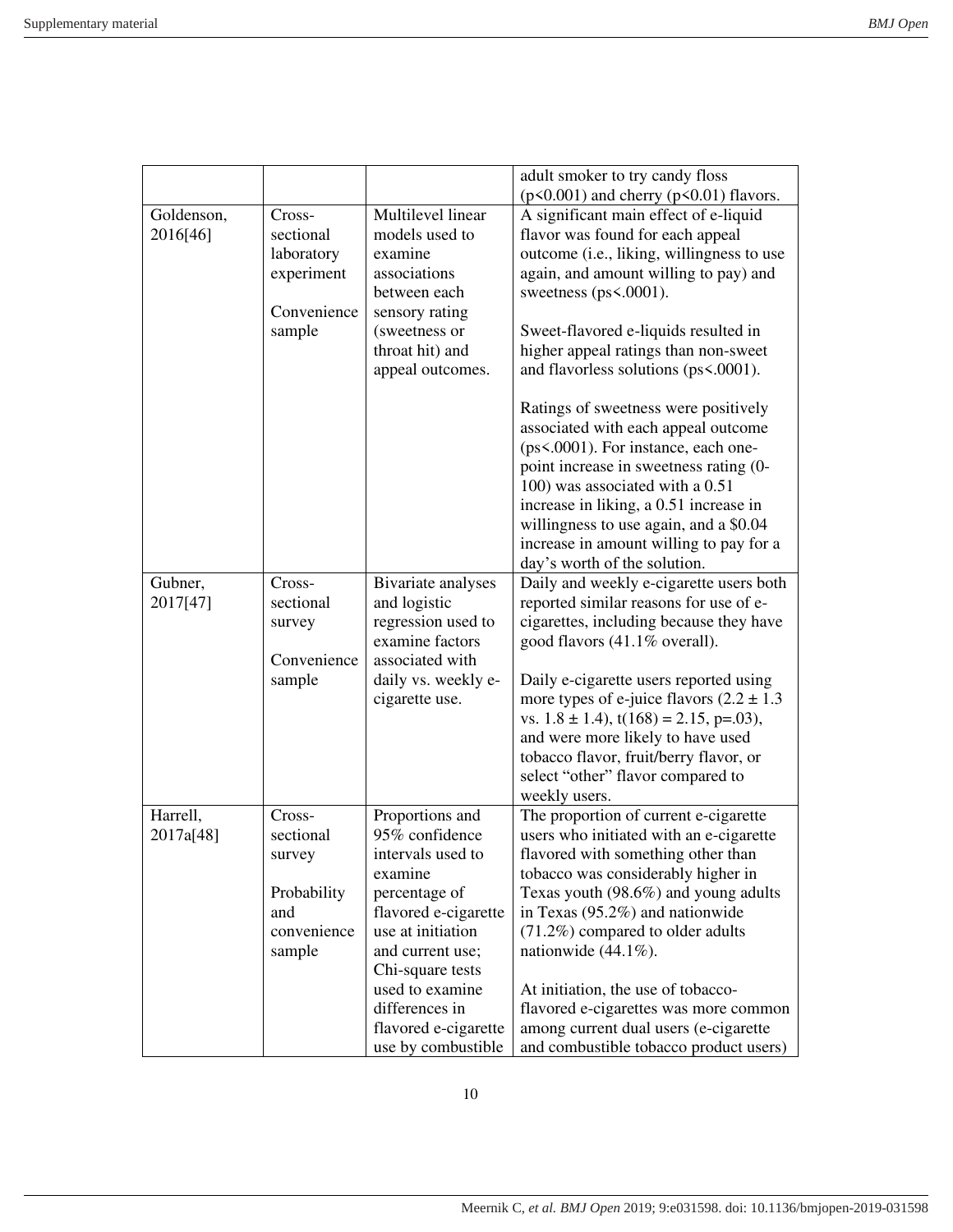|               |                       | tobacco product<br>use and<br>demographic<br>characteristics. | than exclusive e-cigarette users (i.e.,<br>former combustible tobacco product<br>users), for both age groups $(p<.05)$ .<br>Among adults nationwide, 43.5% of<br>current combustible users said their<br>first e-cigarette was flavored to taste<br>like tobacco, compared to 27.8% of<br>former combustible product users. |
|---------------|-----------------------|---------------------------------------------------------------|-----------------------------------------------------------------------------------------------------------------------------------------------------------------------------------------------------------------------------------------------------------------------------------------------------------------------------|
|               |                       |                                                               | The proportion of current users whose<br>"usual" e-cigarette was flavored with<br>something other than tobacco was<br>higher for Texas youth (97.9%) and<br>young adults (96.7%) in Texas and<br>nationwide (82.2%) compared to older<br>adults nationwide (69.3%).                                                         |
|               |                       |                                                               | Among current e-cigarette users, more<br>Texas youth (72.9%) than young adult<br>college students in Texas (57.4%) and<br>young adults (64.8%) and adults<br>$(54.0\%)$ nationwide cited using e-<br>cigarettes because they "come in<br>flavors I like."                                                                   |
| Harrell,      | Cross-                | Chi-square tests                                              | Roughly 3 out of every 4 youth (78%)                                                                                                                                                                                                                                                                                        |
| 2017b[49]     | sectional             | used to test for                                              | and young adult (74%) flavored e-                                                                                                                                                                                                                                                                                           |
|               | survey                | differences                                                   | cigarette users said that they would not                                                                                                                                                                                                                                                                                    |
|               |                       | between subgroups                                             | use an e-cigarette if it was not available                                                                                                                                                                                                                                                                                  |
|               | Probability           | (sex and                                                      | in a flavored form (e.g., candy, fruit,                                                                                                                                                                                                                                                                                     |
|               | sample<br>(youth) and | school/age level).                                            | mint/menthol).                                                                                                                                                                                                                                                                                                              |
|               | convenience           |                                                               | Significantly more young adult females                                                                                                                                                                                                                                                                                      |
|               | sample                |                                                               | than males reported that they would not                                                                                                                                                                                                                                                                                     |
|               | (young                |                                                               | use e-cigarettes if it were not flavored                                                                                                                                                                                                                                                                                    |
|               | adults)               |                                                               | $(77\% \text{ vs } 69\%, \text{ p=}.03).$                                                                                                                                                                                                                                                                                   |
| Kim, 2016[50] | Cross-                | One-way analysis                                              | In terms of mean hedonic                                                                                                                                                                                                                                                                                                    |
|               | sectional             | of variance                                                   | (liking/disliking) ratings of the 6 e-                                                                                                                                                                                                                                                                                      |
|               | laboratory            | (ANOVA) used to                                               | cigarette flavors, Pina Colada was liked                                                                                                                                                                                                                                                                                    |
|               | experiment            | examine                                                       | significantly more than Classic                                                                                                                                                                                                                                                                                             |
|               |                       | differences                                                   | Tobacco $(p<.05)$ .                                                                                                                                                                                                                                                                                                         |
|               | Convenience           | between e-cigarette                                           |                                                                                                                                                                                                                                                                                                                             |
|               | sample                | flavors in hedonic                                            | One-way ANOVAs found a significant                                                                                                                                                                                                                                                                                          |
|               |                       | ratings and sensory<br>attribute ratings;                     | main effect of e-cigarette flavors on<br>sweetness (F = 14.56, p<.0001),                                                                                                                                                                                                                                                    |
|               |                       | regression models                                             | coolness (F = 11.96, p<.00001), and                                                                                                                                                                                                                                                                                         |
|               |                       | used to examine                                               | bitterness ( $F = 3.56$ , $p \le 0.01$ ), but not on                                                                                                                                                                                                                                                                        |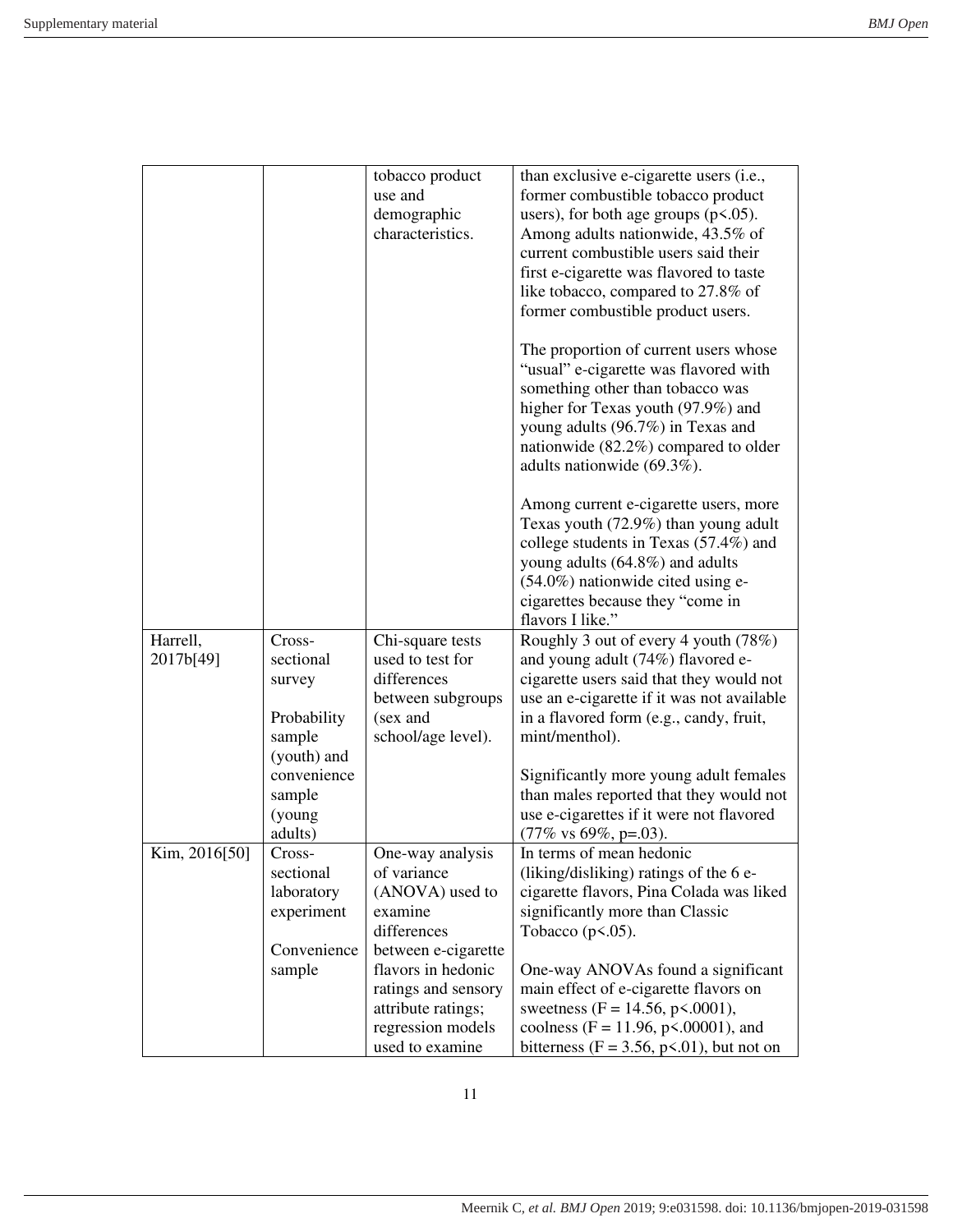| relative effects of<br>harshness and own flavor. The four<br>flavor attributes on<br>non-tobacco flavored e-cigarette                                                                                                                                                                                         |  |
|---------------------------------------------------------------------------------------------------------------------------------------------------------------------------------------------------------------------------------------------------------------------------------------------------------------|--|
|                                                                                                                                                                                                                                                                                                               |  |
| hedonic ratings.<br>samples were rated significantly                                                                                                                                                                                                                                                          |  |
| sweeter than Classic Tobacco.                                                                                                                                                                                                                                                                                 |  |
|                                                                                                                                                                                                                                                                                                               |  |
| Pina Colada was perceived as sweetest<br>and liked the most; Classic Tobacco<br>was perceived as least sweet and liked<br>the least. Hedonic ratings were<br>significantly positively correlated for<br>sweetness for Pina Colada ( $r = 0.36$ ,<br>$p<0.05$ ) and Peach Schnapps ( $r=0.56$ ,<br>$p<0.05$ ). |  |
| Hedonic ratings were significantly<br>positively correlated with coolness for<br>Classic Tobacco, Magnificent Menthol,<br>and Vivid Vanilla ( $r = 0.41 - 0.52$ ,<br>$p<0.05$ ).                                                                                                                              |  |
| Harshness ratings were significantly<br>negatively correlated with hedonic<br>ratings for Cherry Crush, Pina Colada,<br>and Peach Schnapps $(r = 0.37 - 0.40)$ ,<br>$p<0.05$ ).                                                                                                                               |  |
| When regressing sensory attributes on<br>hedonic ratings, sweetness and coolness<br>had a positive contribution to liking and<br>disliking of the six e-cigarette flavors,<br>while bitterness and harshness had a                                                                                            |  |
| negative contribution.                                                                                                                                                                                                                                                                                        |  |
| Kinouani,<br>24.6 % of respondents reporting trying<br>Cross-<br>Descriptive                                                                                                                                                                                                                                  |  |
| 2017[51]<br>sectional<br>statistics used to<br>e-cigarettes because of the flavor,                                                                                                                                                                                                                            |  |
| behind reasons of curiosity (77.4%) and<br>describe reasons<br>survey                                                                                                                                                                                                                                         |  |
| because someone offered one to try<br>for trying e-                                                                                                                                                                                                                                                           |  |
| Convenience<br>cigarettes among<br>$(63.5\%)$ ; there was no significant                                                                                                                                                                                                                                      |  |
| current and former<br>difference between men and women<br>sample                                                                                                                                                                                                                                              |  |
| using for this reason $(20.7\%$ and<br>e-cigarette users,                                                                                                                                                                                                                                                     |  |
| stratified by<br>$26.0\%$ , respectively; p=.07).<br>smoking status.                                                                                                                                                                                                                                          |  |
| 28.6% of former smokers, $25.1\%$ of                                                                                                                                                                                                                                                                          |  |
| current smokers, and 17.8% of never                                                                                                                                                                                                                                                                           |  |
| smokers tried e-cigarettes because of                                                                                                                                                                                                                                                                         |  |
| flavors.                                                                                                                                                                                                                                                                                                      |  |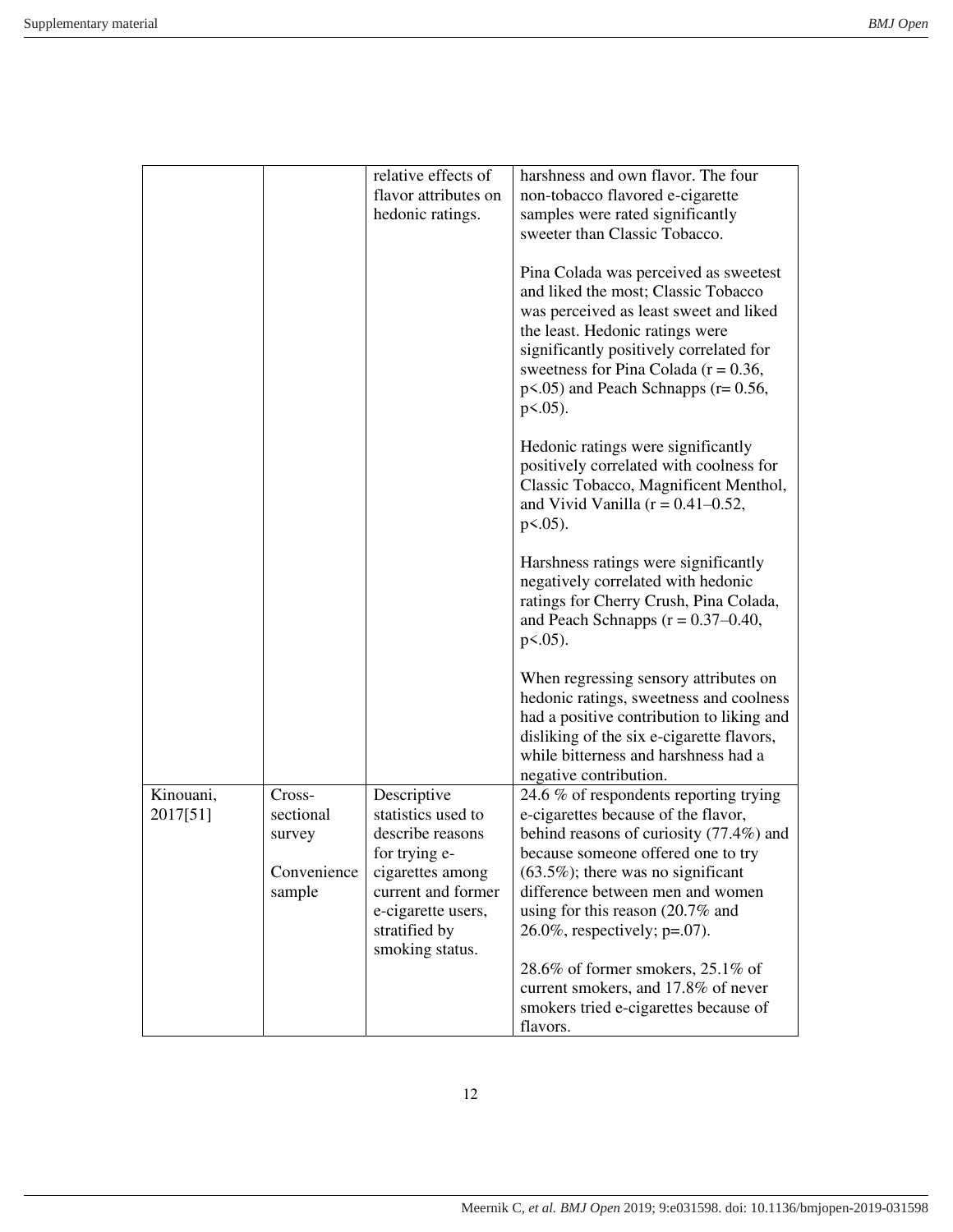| Kong,          | Cross-       | $X^2$ tests evaluated         | 43.8% of respondents reported the           |
|----------------|--------------|-------------------------------|---------------------------------------------|
| 2014[52]*      | sectional    | school level                  | availability of flavors as a reason for     |
|                | survey       | differences (middle           | experimentation with e-cigarettes.          |
|                |              | school, high                  |                                             |
|                | Convenience  | school, college) on           | School level differences were observed      |
|                | sample       | all variables.                | $(X2(2,N=1,157)=18.63, p\le 001)$ , with    |
|                |              |                               | high school students more likely to         |
|                |              | Multinomial                   | experiment with e-cigarettes because of     |
|                |              | logistic regression           | appealing flavors compared to college       |
|                |              | analyses evaluated            | students (47.0% vs 32.8%,                   |
|                |              | the extent to which           | $X^2(1,N=1,116)=13.61, p\leq 0.001$ .       |
|                |              | reasons for e-                |                                             |
|                |              | cigarette                     |                                             |
|                |              | experimentation               |                                             |
|                |              | differed based on             |                                             |
|                |              | cigarette smoking             |                                             |
|                |              | status.                       |                                             |
| Krishnan-      | Cross-       | Descriptive                   | Most lifetime e-cigarette users in          |
| Sarin,         | sectional    | statistics explored           | middle school and high school, across       |
| 2014[53]*      | survey       | flavors of e-                 | cigarette smoking status, reported that     |
|                |              | cigarettes that had           | they had tried and preferred sweet          |
|                | Convenience  | been tried and                | flavors compared to menthol and             |
|                | sample       | preferred.                    | tobacco flavors.                            |
| Lee, 2017[54]  | Cross-       | Multinomial                   | A higher preference for the availability    |
|                | sectional    | logistic regression           | of flavors in e-cigarettes increased        |
|                | survey       | models and                    | intention to use e-cigarettes ( $OR =$      |
|                |              | Heckman two-step              | 1.49) and likelihood of currently using     |
|                | Convenience  | selection                     | e-cigarettes (OR = $1.82$ ).                |
|                | sample       | procedures used to<br>examine |                                             |
|                |              | determinants that             |                                             |
|                |              | promote e-cigarette           |                                             |
|                |              | use acceptability.            |                                             |
| Lee, 2017b[55] | Cross-       | Chi-square tests              | 9.3% of respondents reported using e-       |
|                | sectional    | used to assess                | cigarettes "since they have good            |
|                |              | association                   | flavor," behind reasons of curiosity        |
|                | survey       | between reason for            | (22.9%), being potentially less harmful     |
|                | Probability  | using e-cigarettes            | $(18.9\%)$ , for smoking cessation          |
|                | sample       | and frequency of              | $(13.1\%)$ , for indoor use $(10.7\%)$ , or |
|                |              | use.                          | being better tasting $(9.6\%)$ .            |
| Litt, 2016[56] | Two-phase    | Multilevel                    | The largest drop in cigarette smoking       |
|                | longitudinal | modelling with                | occurred among those assigned               |
|                | laboratory   | maximum                       | menthol e-cigarettes (smoking 4.0 per       |
|                | study        | likelihood                    | day by week 7), and the smallest drop       |
|                |              | estimation used to            | in smoking occurred among those             |
|                |              | evaluate effects of           | assigned cherry and chocolate flavors       |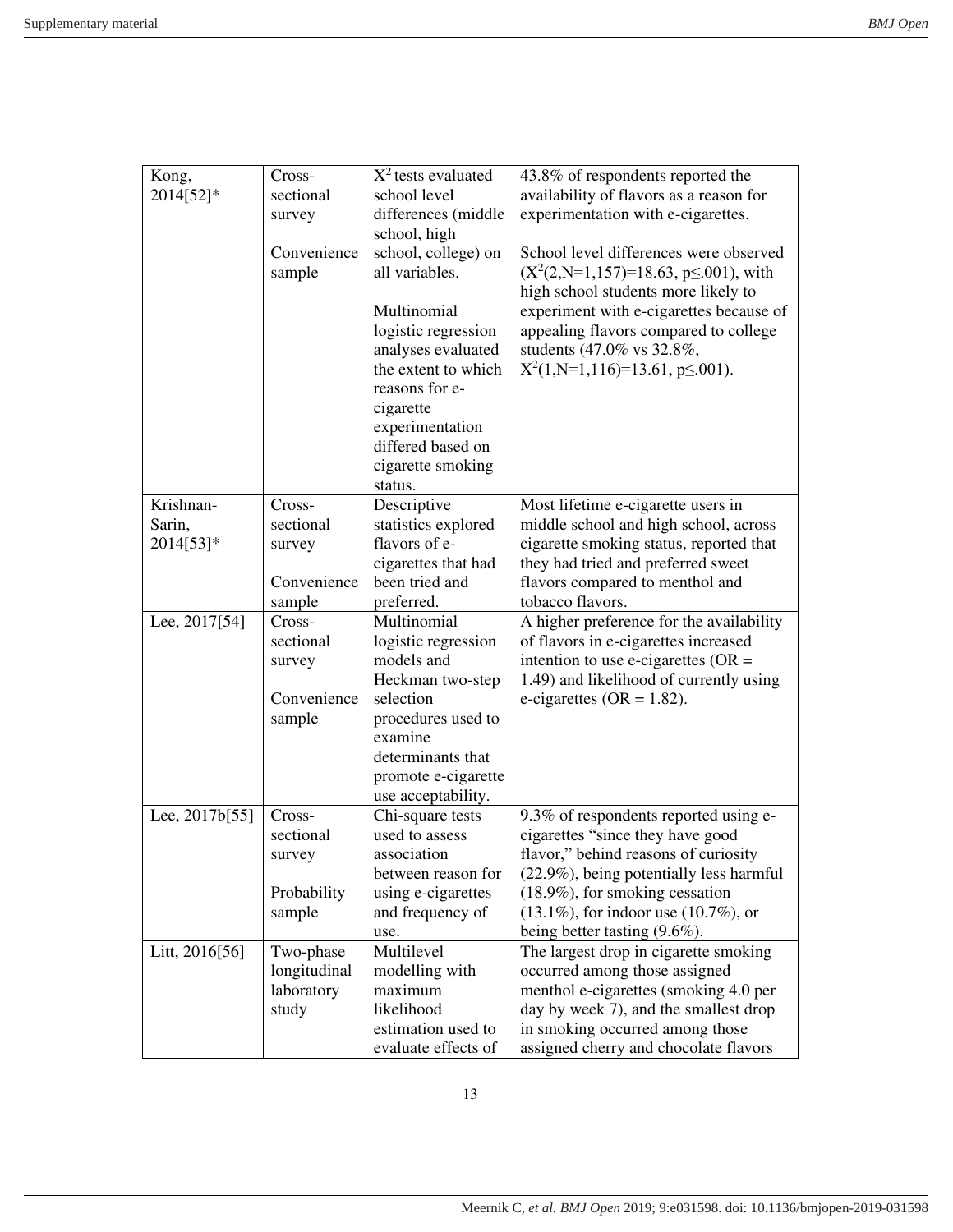|                        | Convenience<br>sample                                  | assigned e-<br>cigarette flavor on<br>use of usual<br>cigarettes and e-<br>cigarettes over 6-<br>week study period.                                                                                                                                                                                                                                                                                                                                                                       | (smoking 9.8 per day by week 7)<br>(contrast: menthol vs all others: $F(1,$<br>$3143$ ) = 2.48; p < 0.05).<br>E-cigarette vaping rates differed<br>significantly by flavor assigned, with<br>the highest vaping rates (about 12.3)<br>vaping episodes per day) for tobacco e-<br>cigarettes and the lowest rates for those<br>assigned to chocolate (8.6 episodes per<br>day) (contrast: tobacco vs chocolate:<br>$F(1, 3143) = 3.86$ ; p < 001).                                                                                                                                                                                                                                                                                                                                                                                                     |
|------------------------|--------------------------------------------------------|-------------------------------------------------------------------------------------------------------------------------------------------------------------------------------------------------------------------------------------------------------------------------------------------------------------------------------------------------------------------------------------------------------------------------------------------------------------------------------------------|-------------------------------------------------------------------------------------------------------------------------------------------------------------------------------------------------------------------------------------------------------------------------------------------------------------------------------------------------------------------------------------------------------------------------------------------------------------------------------------------------------------------------------------------------------------------------------------------------------------------------------------------------------------------------------------------------------------------------------------------------------------------------------------------------------------------------------------------------------|
| Maglalang,<br>2016[57] | Cross-<br>sectional<br>survey<br>Convenience<br>sample | Frequencies<br>reported for<br>preferred e-<br>cigarette flavors<br>and reasons for e-<br>cigarette use.                                                                                                                                                                                                                                                                                                                                                                                  | Among current e-cigarette users who<br>responded to the question ( $n=39$ ), $8\%$<br>cited "enjoying the flavor" as a reason<br>for using e-cigarettes. This ranked the<br>lowest behind use as a cessation aid or<br>healthier alternative to conventional<br>cigarettes; use for recreational/social<br>reasons; use for stress relief/coping;<br>and use for nicotine's highs.                                                                                                                                                                                                                                                                                                                                                                                                                                                                    |
| Morean,<br>2018[58]    | Cross-<br>sectional<br>survey<br>Convenience<br>sample | Chi-squares and<br>independent<br>samples t-tests<br>used to examine<br>differences in sex,<br>age, smoking<br>status, e-cigarette<br>nicotine content, e-<br>liquid flavor<br>preferences, the<br>total number of e-<br>liquid flavors<br>preferred, and e-<br>cigarette use<br>frequency;<br>univariate general<br>linear modeling<br>used to examine<br>associations<br>between flavor<br>preferences and<br>total number of<br>flavors preferred<br>with e-cigarette<br>use frequency | The most commonly preferred flavors<br>among adults were fruit (40.0%),<br>tobacco $(32.0\%)$ and menthol/mint<br>(27.6%). Compared to adolescents, a<br>larger percentage of adult e-cigarette<br>users preferred tobacco, menthol/mint,<br>coffee $(16.6\%)$ , and spice $(12.2\%)$<br>flavor e-liquids.<br>Adults preferred a greater total number<br>of e-liquid flavors than did adolescents<br>$(M = 15.56, SD = 12.48$ among adults<br>compared to $M = 9.98$ , $SD = 10.52$<br>among adolescents).<br>The most commonly preferred flavors<br>among adolescents were fruit (52.3%),<br>candy/dessert (16.2%), and vanilla<br>$(11.4\%)$ . Compared to adults, more<br>adolescents preferred fruit, alcohol<br>$(9.8\%)$ , and "other" flavored $(2.0\%)$ e-<br>liquids or reported not knowing what<br>their preferred flavor was $(15.4\%)$ . |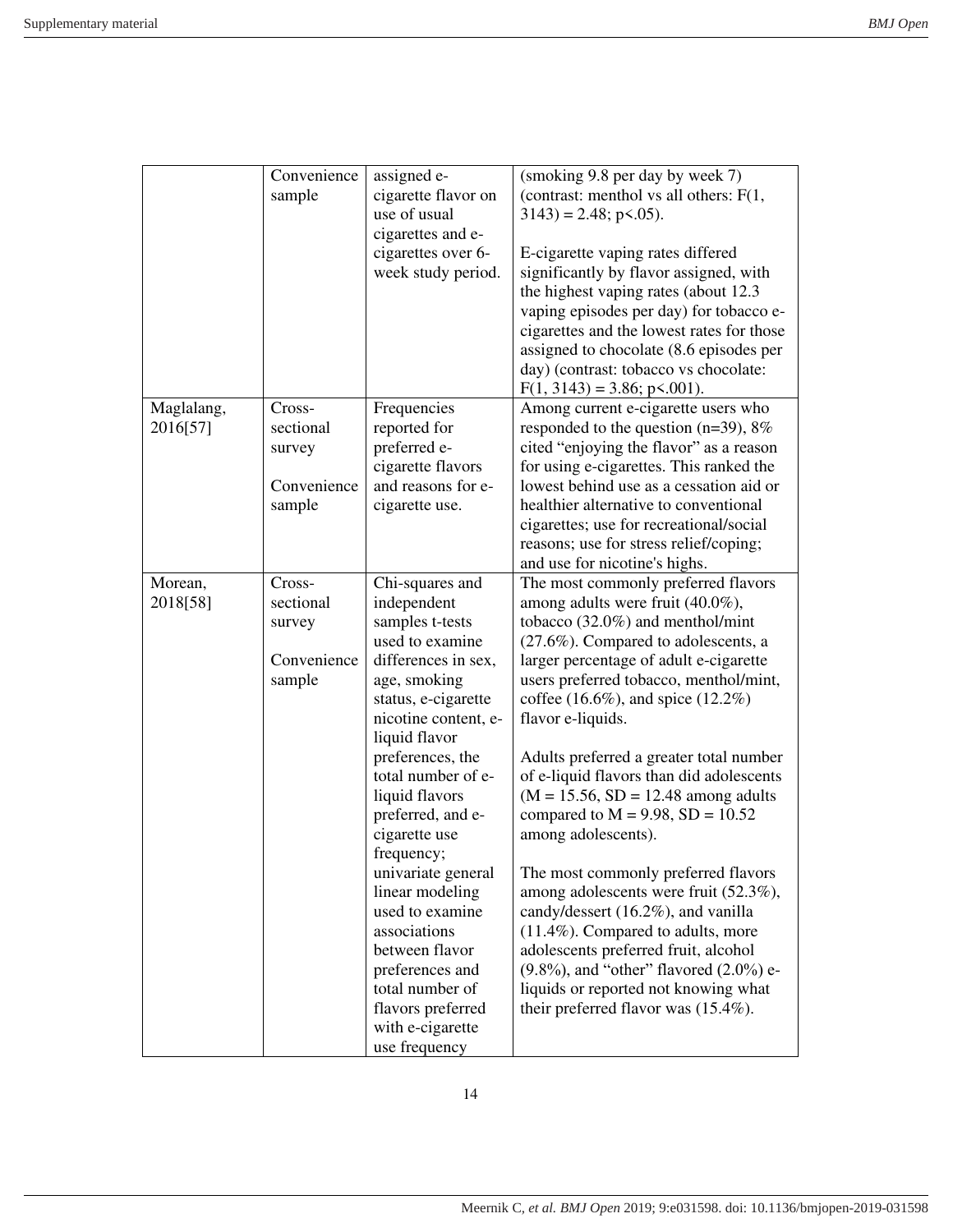|                 |             | among adolescents<br>and adults<br>separately. | Adolescents who preferred to use fruit<br>$(\eta p2 = 0.02, p = .003)$ , dessert $(\eta p2 =$<br>$0.02$ , p=.007), and/or alcohol flavored<br>e-liquids ( $np2 = 0.02$ , $p=.002$ ) reported<br>using e-cigarettes more frequently.<br>Among adolescents, the total number of<br>e-cigarette flavors preferred was<br>associated with e-cigarette frequency;<br>preferring to use a greater number of e-<br>cigarette flavors was associated with<br>using e-cigarette on more days in the |
|-----------------|-------------|------------------------------------------------|--------------------------------------------------------------------------------------------------------------------------------------------------------------------------------------------------------------------------------------------------------------------------------------------------------------------------------------------------------------------------------------------------------------------------------------------------------------------------------------------|
|                 |             |                                                | past month ( $np2 = 0.04$ , $p < .001$ ).                                                                                                                                                                                                                                                                                                                                                                                                                                                  |
| Nonnemaker,     | Cross-      | Calculated<br>coefficients and                 | Among the full sample, removing the                                                                                                                                                                                                                                                                                                                                                                                                                                                        |
| 2016[59]*       | sectional   | corresponding 95%                              | attribute "coming in flavors"<br>significantly reduced the price                                                                                                                                                                                                                                                                                                                                                                                                                           |
|                 | survey      | CIs for a series of                            | respondents were willing to pay for an                                                                                                                                                                                                                                                                                                                                                                                                                                                     |
|                 | Convenience | multivariate linear                            | e-cigarette $(p<0.05)$ .                                                                                                                                                                                                                                                                                                                                                                                                                                                                   |
|                 | sample      | regression models;                             |                                                                                                                                                                                                                                                                                                                                                                                                                                                                                            |
|                 |             | regressed                                      | Among cigarette-only users, losing the                                                                                                                                                                                                                                                                                                                                                                                                                                                     |
|                 |             | indicators for each                            | attribute "coming in flavors"                                                                                                                                                                                                                                                                                                                                                                                                                                                              |
|                 |             | characteristic on                              | significantly reduced the price                                                                                                                                                                                                                                                                                                                                                                                                                                                            |
|                 |             | respondents'                                   | respondents were willing to pay for an                                                                                                                                                                                                                                                                                                                                                                                                                                                     |
|                 |             | reported                                       | e-cigarette ( $p$ <.01); this relationship                                                                                                                                                                                                                                                                                                                                                                                                                                                 |
|                 |             | willingness to pay                             | was not significant for dual users.                                                                                                                                                                                                                                                                                                                                                                                                                                                        |
|                 |             | for an e-cigarette                             |                                                                                                                                                                                                                                                                                                                                                                                                                                                                                            |
|                 |             | with a specific set                            |                                                                                                                                                                                                                                                                                                                                                                                                                                                                                            |
|                 |             | of attributes                                  |                                                                                                                                                                                                                                                                                                                                                                                                                                                                                            |
| Patel, 2016[60] | Cross-      | Wald tests and                                 | Flavoring was the 5 <sup>th</sup> most reported                                                                                                                                                                                                                                                                                                                                                                                                                                            |
|                 | sectional   | multivariate                                   | reason for using e-cigarettes (34.4%),                                                                                                                                                                                                                                                                                                                                                                                                                                                     |
|                 | survey      | Poisson                                        | behind cessation/health, consideration                                                                                                                                                                                                                                                                                                                                                                                                                                                     |
|                 | Probability | regressions used to<br>assess differences      | of others, convenience, and curiosity.                                                                                                                                                                                                                                                                                                                                                                                                                                                     |
|                 | sample      | in reasons for e-                              | Current e-cigarette users aged 18 to 24                                                                                                                                                                                                                                                                                                                                                                                                                                                    |
|                 |             | cigarette use across                           | years (adjusted prevalence ratio [aPR]                                                                                                                                                                                                                                                                                                                                                                                                                                                     |
|                 |             | respondent                                     | $= 2.02, 95\%$ CI: 1.60–2.55), 25 to 34                                                                                                                                                                                                                                                                                                                                                                                                                                                    |
|                 |             | characteristics.                               | years (aPR = 1.61, 95% CI: 1.30–2.01),                                                                                                                                                                                                                                                                                                                                                                                                                                                     |
|                 |             |                                                | and 35 to 54 years (aPR = 1.29, 95%)                                                                                                                                                                                                                                                                                                                                                                                                                                                       |
|                 |             |                                                | CI: 1.08-1.54) were more likely to cite                                                                                                                                                                                                                                                                                                                                                                                                                                                    |
|                 |             |                                                | flavoring as a reason for use than those                                                                                                                                                                                                                                                                                                                                                                                                                                                   |
|                 |             |                                                | aged 55 years or older.                                                                                                                                                                                                                                                                                                                                                                                                                                                                    |
|                 |             |                                                | The prevalence of citing flavoring as a                                                                                                                                                                                                                                                                                                                                                                                                                                                    |
|                 |             |                                                | reason for use was greater among                                                                                                                                                                                                                                                                                                                                                                                                                                                           |
|                 |             |                                                | current e-cigarette users living in the                                                                                                                                                                                                                                                                                                                                                                                                                                                    |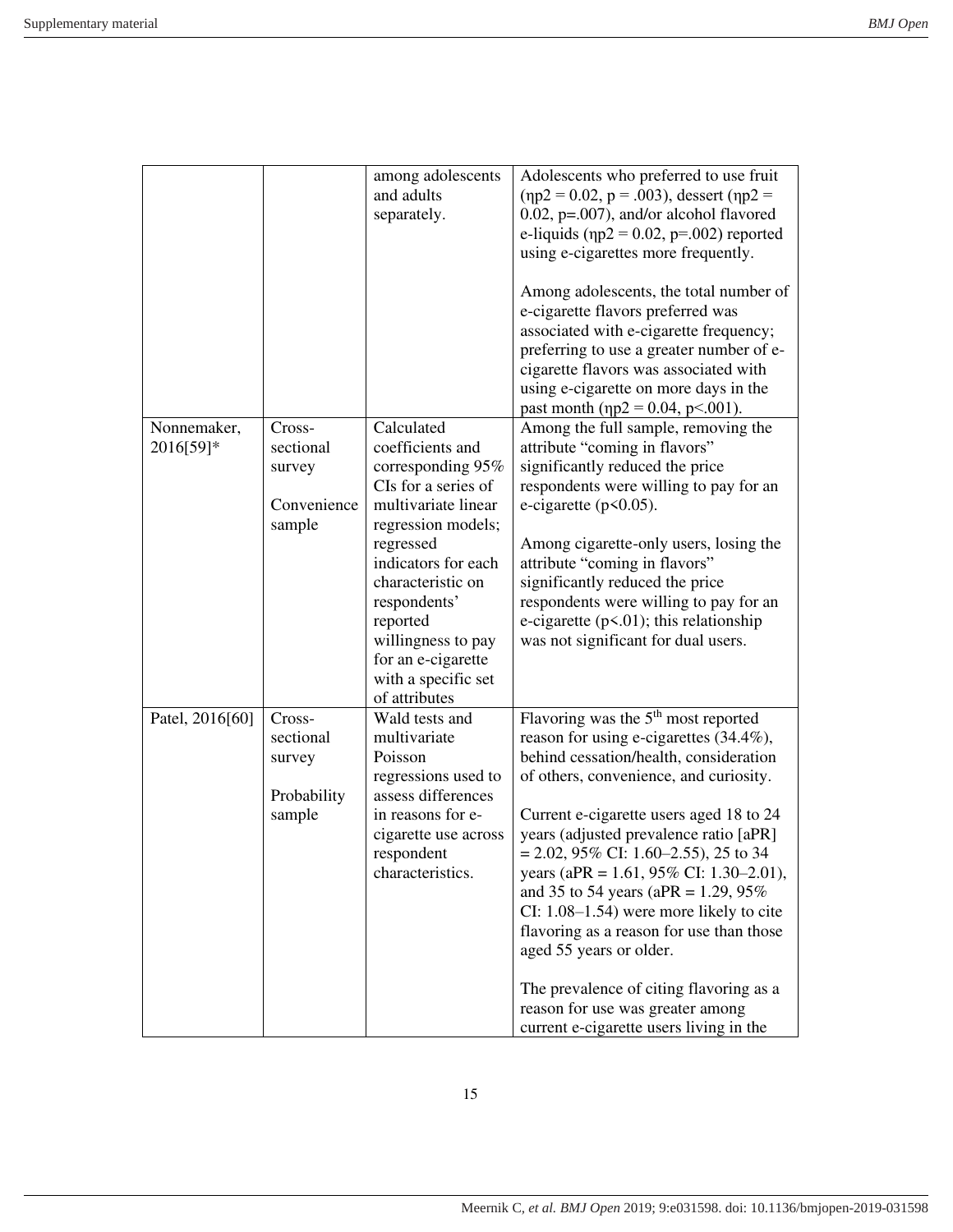|                      |                                                                              |                                                                                                                                                                                                                                     | South than those in the Northeast (aPR<br>$= 1.36, 95\%$ CI: 1.01-1.83).<br>Compared with current e-cigarette users                                                                                                                                                                                                                                                                                                                                                                                                                                                                                                                                                                                                                                                                                                                                                                                                            |
|----------------------|------------------------------------------------------------------------------|-------------------------------------------------------------------------------------------------------------------------------------------------------------------------------------------------------------------------------------|--------------------------------------------------------------------------------------------------------------------------------------------------------------------------------------------------------------------------------------------------------------------------------------------------------------------------------------------------------------------------------------------------------------------------------------------------------------------------------------------------------------------------------------------------------------------------------------------------------------------------------------------------------------------------------------------------------------------------------------------------------------------------------------------------------------------------------------------------------------------------------------------------------------------------------|
|                      |                                                                              |                                                                                                                                                                                                                                     | who used disposables the most, tank<br>users had a greater odds of citing<br>flavoring as reason for use ( $aPR = 2.55$ ,<br>95% CI: 1.97-3.32).                                                                                                                                                                                                                                                                                                                                                                                                                                                                                                                                                                                                                                                                                                                                                                               |
| Pepper,<br>2013[61]* | Cross-<br>sectional<br>survey<br>Probability<br>sample                       | Logistic regression<br>examined<br>willingness to try<br>any kind of e-<br>cigarette (plain,<br>flavored, or both).                                                                                                                 | The same proportion of respondents<br>were willing to try plain e-cigarettes or<br>to try flavored e-cigarettes $(p=15)$ .                                                                                                                                                                                                                                                                                                                                                                                                                                                                                                                                                                                                                                                                                                                                                                                                     |
| Pepper,<br>2014[62]* | Cross-<br>sectional<br>survey<br>Probability<br>and<br>convenience<br>sample | Descriptive<br>statistics assessed<br>reasons for first<br>trying e-cigarettes.                                                                                                                                                     | Less than 10% of respondents reported<br>starting e-cigarette use because "e-<br>cigarettes come in flavors they like."                                                                                                                                                                                                                                                                                                                                                                                                                                                                                                                                                                                                                                                                                                                                                                                                        |
| Pepper,<br>2016[63]  | Cross-<br>sectional<br>survey<br>Probability<br>sample                       | Logistic regression<br>models used to<br>examine the effects<br>of flavor condition<br>on interest in<br>trying e-cigarettes;<br>linear regression<br>models used to<br>assess association<br>between flavor and<br>perceived harm. | Adolescents perceived fruit-flavored e-<br>cigarettes to be less harmful than<br>tobacco-flavored ones (mean 2.71 vs.<br>2.87, $\beta$ = -0.08, p < 0.05).<br>Adolescents reported that, if offered by<br>a friend, they were more likely to try<br>menthol-flavored $(8.3\%, \text{OR} = 4.00,$<br>95% CI 1.46-10.97), candy-flavored<br>$(9.3\%, \text{OR} = 4.53, 95\% \text{ CI: } 1.67 - 12.31)$<br>or fruit-flavored e-cigarettes (12.8%,<br>$OR = 6.49, 95\%$ CI: 2.48-17.01)<br>compared with tobacco-flavored e-<br>cigarettes $(2.2\%)$ .<br>Perceptions of e-cigarette harm partly<br>mediated the relationship between<br>flavor and interest in trying e-cigarettes.<br>Adolescents believed that menthol-<br>flavored, candy-flavored or fruit-<br>flavored e-cigarettes were less harmful<br>than tobacco-flavored or alcohol<br>flavored ones ( $\beta = -0.15$ , p<.01).<br>Greater perceived harmfulness was |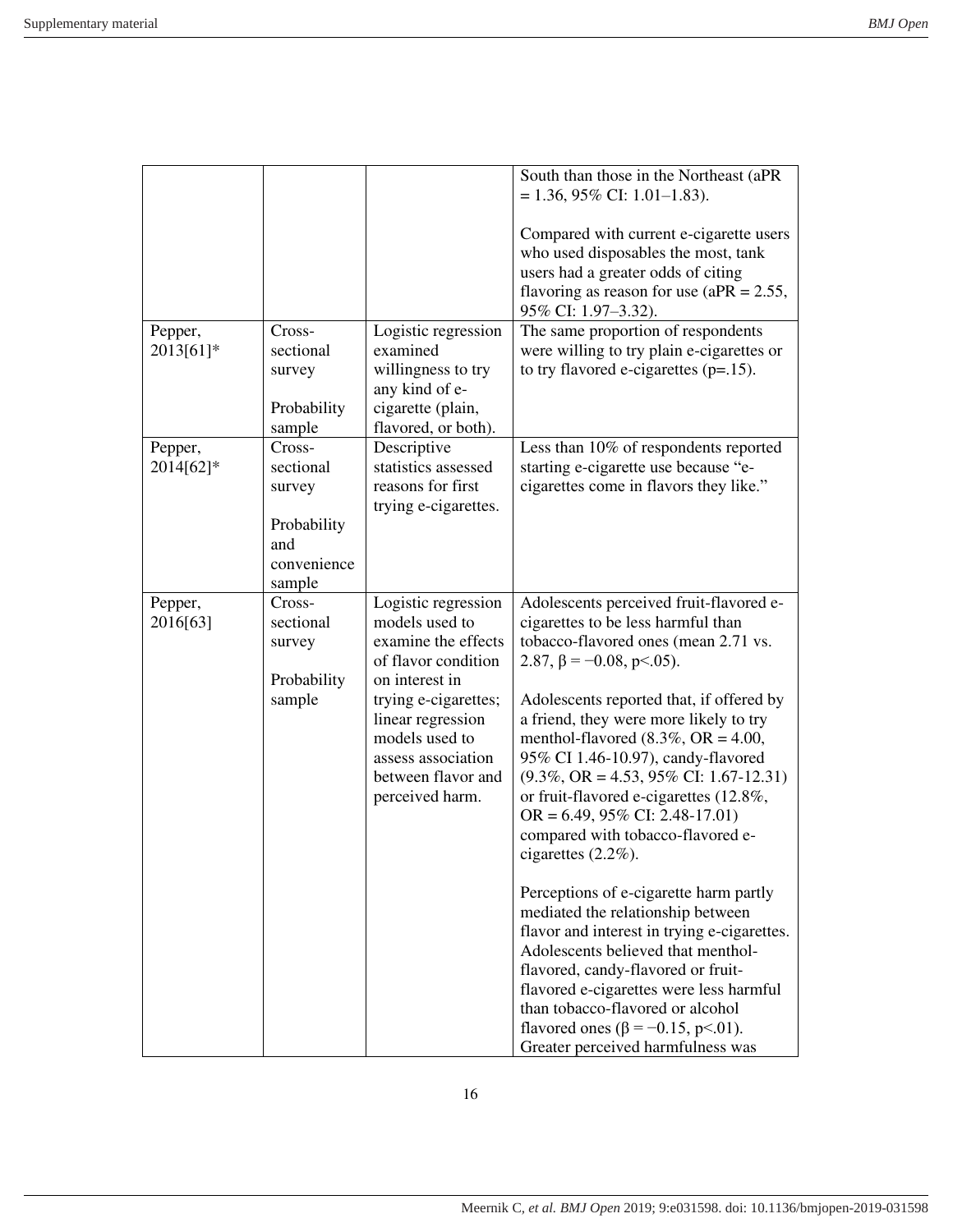|          |             |                                      | associated with less interest in trying e-<br>cigarettes (OR = $0.31$ , 95% CI: 0.22-<br>$(0.43)$ . |
|----------|-------------|--------------------------------------|-----------------------------------------------------------------------------------------------------|
| Pesko,   | Cross-      | Linear probability                   | Increased flavor availability increased                                                             |
| 2016[64] | sectional   | model estimated                      | e-cigarette selection for younger adults,                                                           |
|          | discrete    | probability of                       | from 17.5% to 21.9% ( $p$ <.001) but was                                                            |
|          | choice      | choosing the e-                      | not associated with a significant                                                                   |
|          |             |                                      | increase for older adults.                                                                          |
|          | experiment  | cigarette option as<br>a function of |                                                                                                     |
|          |             |                                      |                                                                                                     |
|          | Convenience | indicator variables                  | Increased flavor availability increased                                                             |
|          | sample      | for each attribute                   | e-cigarette selection for individuals that                                                          |
|          |             | level.                               | have not used vaping devices in the                                                                 |
|          |             |                                      | past month $(p<.001)$ but was not                                                                   |
|          |             |                                      | associated with a significant increase in                                                           |
|          |             |                                      | e-cigarette selection for individuals that                                                          |
|          |             |                                      | have.                                                                                               |
|          |             |                                      | Regardless of interest in quitting                                                                  |
|          |             |                                      | cigarettes, greater flavor availability                                                             |
|          |             |                                      | increased e-cigarette selection.                                                                    |
|          |             |                                      |                                                                                                     |
|          |             |                                      | In linear probability models, greater                                                               |
|          |             |                                      | flavor availability was associated with a                                                           |
|          |             |                                      | 2.1 percentage point increase in e-                                                                 |
|          |             |                                      | cigarette selection ( $p$ <.001). In the                                                            |
|          |             |                                      | interaction model, young adults were                                                                |
|          |             |                                      | 3.7 percentage points more likely to                                                                |
|          |             |                                      | choose e-cigarettes when multiple                                                                   |
|          |             |                                      | flavors were available compared to                                                                  |
|          |             |                                      |                                                                                                     |
| Russell, | Cross-      | Chi-square tests                     | older adults $(p<.001)$ .<br>Switchers (from regular cigarette                                      |
| 2018[65] | sectional   | used to compare                      | smoking to regular e-cigarette use) (OR                                                             |
|          | survey      | prevalence of first                  | $= 4.03, 95\% \text{ CI: } 3.26 - 4.97$ , dual users                                                |
|          |             | e-cigarette flavor                   | $(OR = 4.14, 95\% CI: 3.26-5.26)$ , and                                                             |
|          | Convenience | purchased for each                   | former smokers ( $OR = 2.33$ , 95% CI:                                                              |
|          | sample      | time period of first                 | 1.85-2.93) were more likely than never                                                              |
|          |             | e-cigarette                          | smoker e-cigarette users to have                                                                    |
|          |             | purchase; logistic                   | initiated e-cigarette use with a tobacco-                                                           |
|          |             | regression analysis                  | flavored product.                                                                                   |
|          |             | used to examine                      |                                                                                                     |
|          |             | association                          | Switchers (OR = $0.43$ , 95% CI: 0.38-                                                              |
|          |             | between current                      | 0.49), dual users (OR = $0.41$ , 95% CI:                                                            |
|          |             | use of tobacco-                      |                                                                                                     |
|          |             |                                      | 0.34-0.48), and former smoker (OR $=$                                                               |
|          |             | flavored e-liquids                   | 0.58, 95% CI: 0.50-0.67) e-cigarette                                                                |
|          |             | and fruit/fruit                      | users were all significantly less likely                                                            |
|          |             | beverage flavored                    | than never smoker e-cigarette users to                                                              |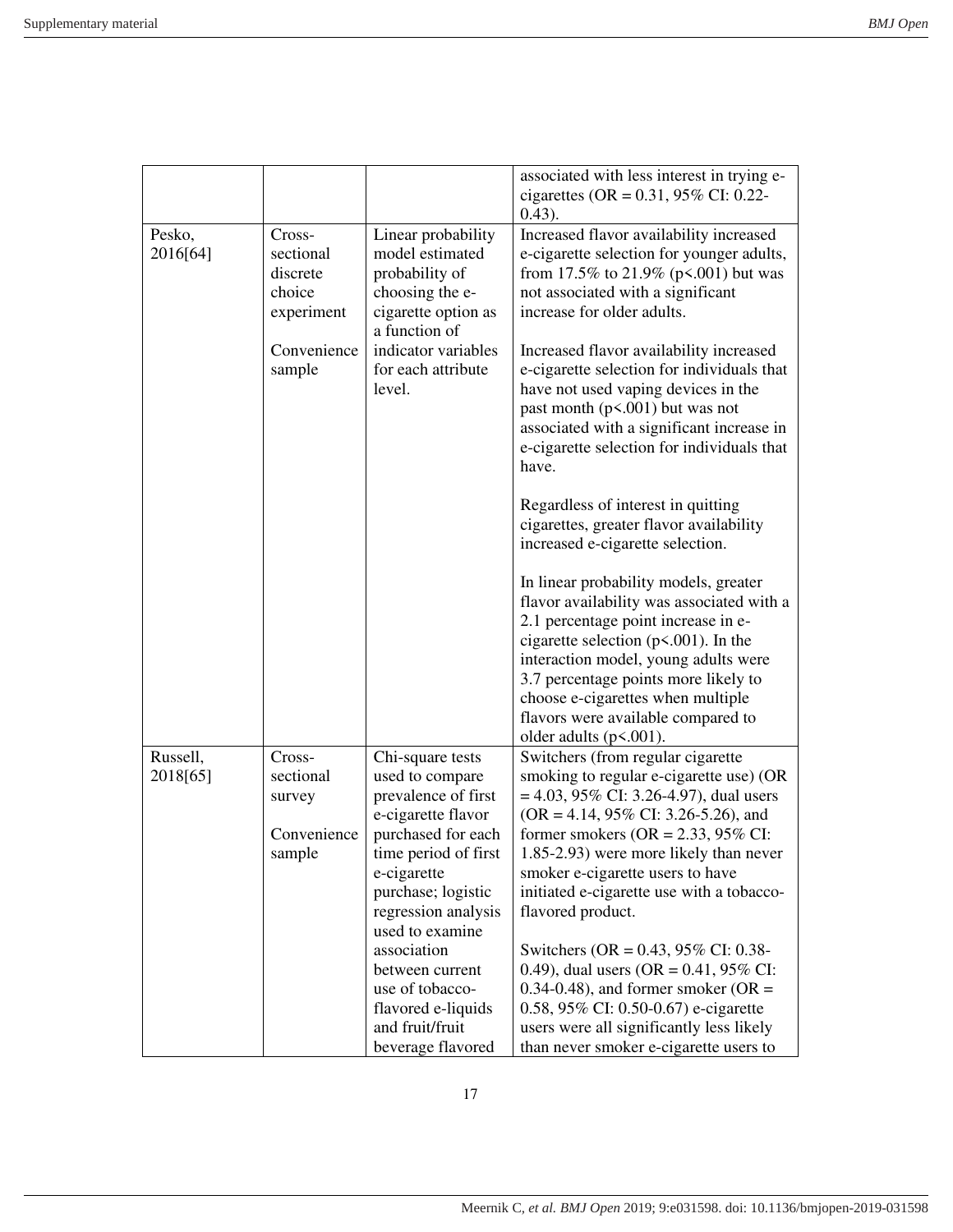|                     |             | e-liquids and                         | have initiated e-cigarette use with fruit-          |
|---------------------|-------------|---------------------------------------|-----------------------------------------------------|
|                     |             | Tobacco Use                           | flavored products.                                  |
|                     |             | Pathway Group                         |                                                     |
|                     |             | and time of first e-                  | The highest rate of current use of                  |
|                     |             | cigarette purchase.                   | tobacco-flavored e-liquid was reported              |
|                     |             |                                       | by those who initiated e-cigarette use $\geq$       |
|                     |             |                                       |                                                     |
|                     |             |                                       | 5 years ago; the lowest rate of current             |
|                     |             |                                       | use of tobacco flavor was reported by               |
|                     |             |                                       | those who initiated e-cigarette use in              |
|                     |             |                                       | the past 12 months.                                 |
|                     |             |                                       |                                                     |
|                     |             |                                       | The highest rate of current use of                  |
|                     |             |                                       | fruit/fruit beverage e-liquid flavors was           |
|                     |             |                                       | among those who initiated e-cigarette               |
|                     |             |                                       | use in the past 12 months, while the                |
|                     |             |                                       | lowest rate was among those who                     |
|                     |             |                                       | initiated e-cigarette use $\geq$ 5 years ago; a     |
|                     |             |                                       | similar effect of time since first e-               |
|                     |             |                                       | cigarette purchase was found for                    |
|                     |             |                                       | current use of dessert/pastry flavors and           |
|                     |             |                                       | for candy/chocolate/sweets flavors.                 |
|                     |             |                                       |                                                     |
|                     |             |                                       | As was observed for tobacco-flavored                |
|                     |             |                                       | first e-cigarette purchases, switchers              |
|                     |             |                                       | $(OR = 2.18, 95\% \text{ CI: } 1.69 - 2.81)$ , dual |
|                     |             |                                       | users (OR = 2.63, 95% CI: 1.97-3.51),               |
|                     |             |                                       | and former smoker (OR = $1.54$ , 95%                |
|                     |             |                                       |                                                     |
|                     |             |                                       | CI: 1.16-2.03) e-cigarette users all had            |
|                     |             |                                       | significantly higher odds of current use            |
|                     |             |                                       | of tobacco-flavored e-liquid compared               |
|                     |             |                                       | to never smoker e-cigarette users.                  |
|                     |             |                                       | Switchers (OR = $0.64$ , 95% CI: 0.54-              |
|                     |             |                                       | 0.75), dual users (OR = $0.70$ , 95% CI:            |
|                     |             |                                       | 0.57-0.86), and former smoker (OR $=$               |
|                     |             |                                       | 0.70, 95% CI: 0.59-0.85) e-cigarette                |
|                     |             |                                       | users were significantly less likely than           |
|                     |             |                                       | never smoker e-cigarette users to be                |
|                     |             |                                       | current users of fruit-flavored products.           |
|                     | Cross-      |                                       | 14.7% of smokers who also used e-                   |
| Rutten,<br>2015[66] | sectional   | Logistic regression<br>models used to |                                                     |
|                     |             |                                       | cigarettes reported using e-cigarettes              |
|                     | survey      | assess association                    | because of appealing flavors, behind                |
|                     |             | between reasons                       | eight other reasons including to quit               |
|                     | Probability | for use of e-                         | smoking (58.4%), reduce smoking                     |
|                     | sample      | cigarettes smoking                    | $(57.9\%)$ , and to reduce the health risks         |
|                     |             |                                       | of smoking $(51.9\%)$ .                             |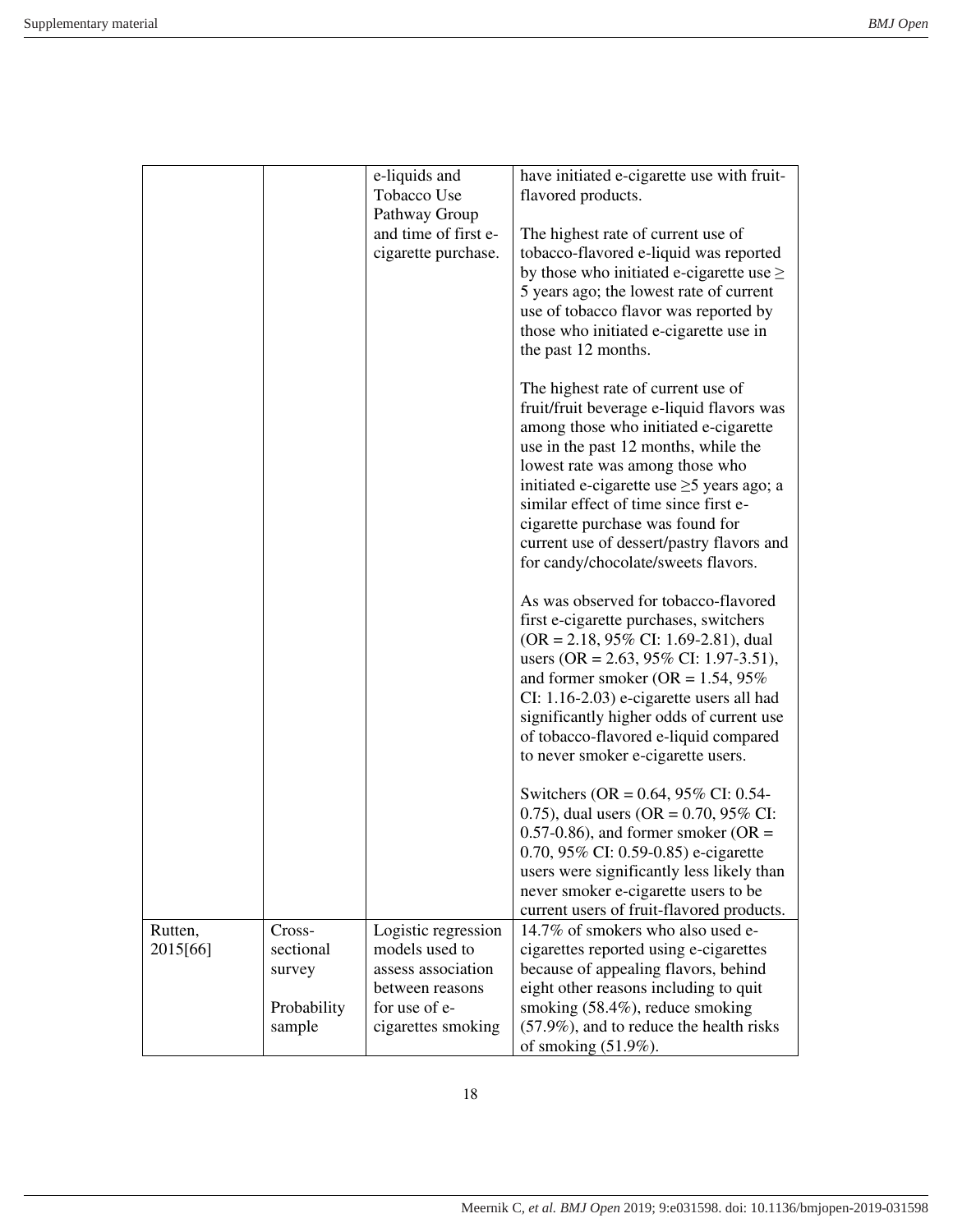|           |             | reduction            |                                            |
|-----------|-------------|----------------------|--------------------------------------------|
|           |             | behaviors.           | Smoking reduction behaviors (i.e.,         |
|           |             |                      | decreased use of cigarettes or             |
|           |             |                      | considered quitting) did not vary          |
|           |             |                      | among those reporting using e-             |
|           |             |                      | cigarettes because of appealing flavors    |
|           |             |                      | vs. those that did not report using e-     |
|           |             |                      | cigarettes because of appealing flavors.   |
| Shang,    | Cross-      | Conditional logit    | For both e-cigarette ever and never        |
| 2017[67]  | sectional   | regressions used to  | users, fruit/sweets/beverage flavors       |
|           | discrete    | analyze the effects  | marginally significantly increased         |
|           | choice      | of flavors,          | $(p<.01)$ the probability of choosing an   |
|           |             |                      |                                            |
|           | experiment  | warnings, and        | e-cigarette product compared to            |
|           |             | device types on the  | tobacco flavor.                            |
|           | Probability | choice of using e-   |                                            |
|           | sample      | cigarettes.          |                                            |
| Shiffman, | Cross-      | Comparisons of       | Adult smokers' e-cigarette ratings         |
| 2015[68]* | sectional   | teen and adult       | (overall mean= $1.73\pm1.0$ on a 0-10      |
|           | survey      | respondents'         | scale) were significantly higher           |
|           |             | ratings of their     | (p<.0001) than non-smoking teens'          |
|           | Convenience | interest by flavor   | (overall mean= $0.41\pm0.14$ ) for each e- |
|           | sample      | and comparisons      | cigarette flavor.                          |
|           |             | of ratings by flavor |                                            |
|           |             | within the adult     | For each of the 15 flavors, adult          |
|           |             | sample by e-         | smokers' interest in trying e-cigarettes   |
|           |             | cigarette use status | was significantly higher than non-         |
|           |             | (recent user, past   | smoking teens' interest (all p             |
|           |             | user, never user).   | values <.05, most p values <.0001).        |
|           |             |                      |                                            |
| Shiplo,   | Cross-      | Logistic regression  | Among current e-cigarette users, a         |
| 2015[69]* | sectional   | models examined      | common reason for use was taste            |
|           | survey      | factors associated   | (32.3% of younger non-smokers, 18.4%)      |
|           |             | with use of flavors  | of younger smokers, 6.5% of older          |
|           | Convenience |                      | smokers).                                  |
|           | sample      |                      |                                            |
| Spears,   | Cross-      | Rao-Scott chi-       | Compared to former smokers without         |
| 2018[70]  | sectional   | square tests,        | mental health conditions, former           |
|           | survey      | independent          | smokers with mental health conditions      |
|           |             | samples t-tests of   | gave higher importance ratings for         |
|           | Probability | mean differences,    | appealing flavors as a reason for use      |
|           | sample      | and ordinal logistic | $(t[79] = 3.83, p=.0001).$                 |
|           |             | regression used to   |                                            |
|           |             | examine              |                                            |
|           |             | associations         |                                            |
|           |             | between mental       |                                            |
|           |             | health condition     |                                            |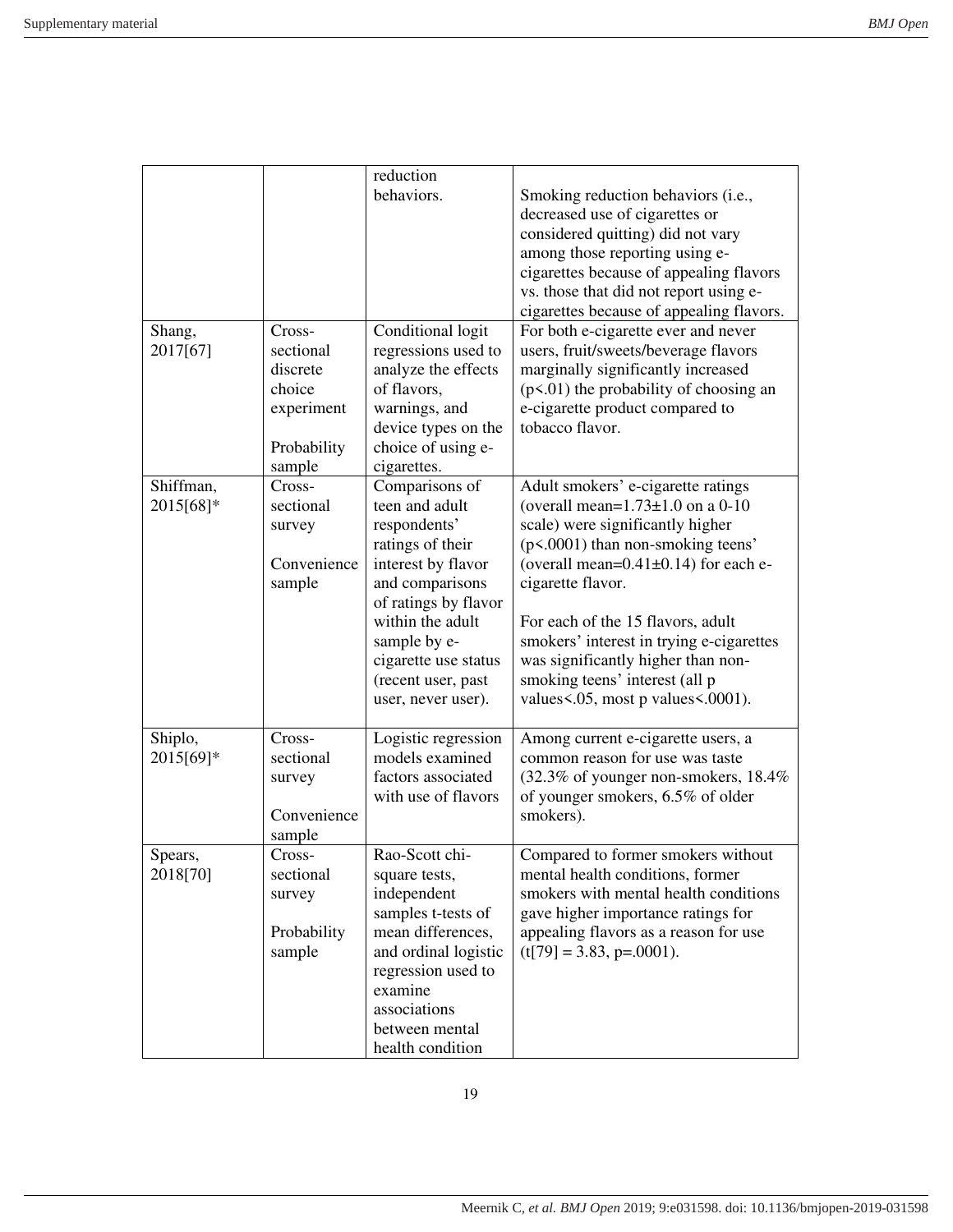|                |             | and variables of                   |                                                                                  |
|----------------|-------------|------------------------------------|----------------------------------------------------------------------------------|
|                |             | interest.                          |                                                                                  |
| Tackett,       | Cross-      | Descriptive                        | E-cigarette users who reported using                                             |
| 2015[71]*      | sectional   | statistics examined                | non-tobacco and non-menthol flavors                                              |
|                | survey      | preferred e-liquid                 | were more likely to have quit smoking                                            |
|                |             | flavors.                           | compared to those who vaped                                                      |
|                | Convenience |                                    | traditional (tobacco/menthol) flavors                                            |
|                | sample      | Logistic                           | $(OR=2.626, 95\% CI=1.133-6.085,$                                                |
|                |             | regression,                        | $p=.024$ ).                                                                      |
|                |             | controlling for age                |                                                                                  |
|                |             | and sex, was                       |                                                                                  |
|                |             | performed to                       |                                                                                  |
|                |             | assess associations                |                                                                                  |
|                |             | between flavor                     |                                                                                  |
|                |             | (traditional<br>tobacco/menthol vs |                                                                                  |
|                |             | non-traditional                    |                                                                                  |
|                |             | e.g., fruity, coffee,              |                                                                                  |
|                |             | candy) on                          |                                                                                  |
|                |             | participants'                      |                                                                                  |
|                |             | biochemically                      |                                                                                  |
|                |             | verified smoking                   |                                                                                  |
|                |             | status.                            |                                                                                  |
| Tsai, 2018[72] | Cross-      | Chi-square tests                   | Among students who reported ever                                                 |
|                | sectional   | used to assess                     | using e-cigarettes, the second most                                              |
|                | survey      | differences in                     | commonly selected reason for use was                                             |
|                |             | reasons for e-                     | availability of flavors such as mint,                                            |
|                | Probability | cigarette use across               | candy, fruit, or chocolate (31.0%),                                              |
|                | sample      | groups.                            | behind use by friend or family member                                            |
|                |             |                                    | $(39.0\%).$                                                                      |
|                |             |                                    |                                                                                  |
|                |             |                                    | High school students were more likely                                            |
|                |             |                                    | than middle school students to report<br>the availability of flavors as a reason |
|                |             |                                    | for e-cigarette use $(32.3\% \text{ vs. } 26.8\%,$                               |
|                |             |                                    | respectively; $p<0.05$ ).                                                        |
| Vasiljevic,    | Cross-      | Mann-Whitney                       | Exposure to the flavored e-cigarette ads                                         |
| 2015[73]*      | sectional   | tests and logistic                 | increased interest in buying and trying                                          |
|                |             | regression were                    | e-cigarettes (Mann-Whitney test,                                                 |
|                |             |                                    |                                                                                  |
|                | survey      | used to assess                     | U=9140.000, Z=-3.949, p<0.001),                                                  |
|                | Convenience | exposure to                        | whereby those who saw the flavored e-                                            |
|                | sample      | advertisements and                 | cigarette ads expressed greater interest                                         |
|                |             | increase in ratings                | in buying and trying e-cigarettes (mean                                          |
|                |             | of appeal, interest                | rank= $176.44$ ) than those who saw the                                          |
|                |             | in buying and                      | non-flavored e-cigarette ads (mean                                               |